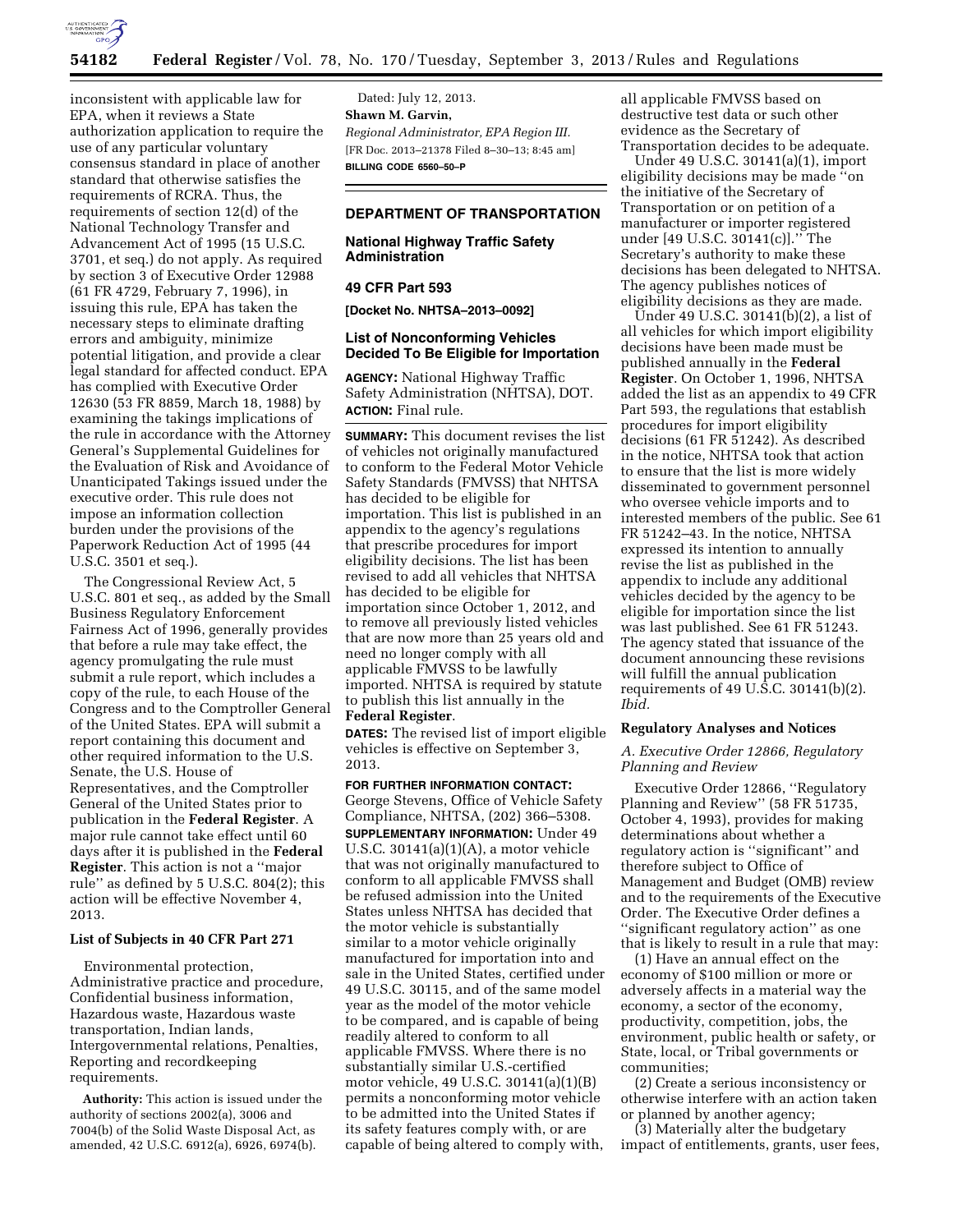or loan programs or the rights and obligations of recipients thereof; or

(4) Raise novel legal or policy issues arising out of legal mandates, the President's priorities, or the principles set forth in the Executive Order. This rule will not have any of these effects and was not reviewed under Executive Order 12866. It is not significant within the meaning of the DOT Regulatory Policies and Procedures. The effect of this rule is not to impose new requirements. Instead it provides a summary compilation of decisions on import eligibility that have already been made and does not involve new decisions. This rule will not impose any additional burden on any person. Accordingly, the agency believes that the preparation of a regulatory evaluation is not warranted for this rule.

#### *B. Environmental Impacts*

We have not conducted an evaluation of the impacts of this rule under the National Environmental Policy Act. This rule does not impose any change that would result in any impacts to the quality of the human environment. Accordingly, no environmental assessment is required.

#### *C. Regulatory Flexibility Act*

Pursuant to the Regulatory Flexibility Act, we have considered the impacts of this rule on small entities (5 U.S.C. Sec. 601 et seq.). I certify that this rule will not have a significant economic impact upon a substantial number of small entities within the context of the Regulatory Flexibility Act. The following is our statement providing the factual basis for the certification (5 U.S.C. Sec. 605(b)). This rule will not have any significant economic impact on a substantial number of small businesses because the rule merely furnishes information by revising the list in the Code of Federal Regulations of vehicles for which import eligibility decisions have previously been made. Accordingly, we have not prepared a Final Regulatory Flexibility Analysis.

# *D. Executive Order 13132, Federalism*

Executive Order 13132 requires NHTSA to develop an accountable process to ensure ''meaningful and timely input by State and local officials in the development of regulatory policies that have federalism implications.'' Executive Order 13132 defines the term ''Policies that have federalism implications'' to include regulations that have ''substantial direct effects on the States, on the relationship between the national government and the States, or on the distribution of power and responsibilities among the

various levels of government.'' Under Executive Order 13132, NHTSA may not issue a regulation that has federalism implications, that imposes substantial direct compliance costs, and that is not required by statute, unless the Federal government provides the funds necessary to pay the direct compliance costs incurred by State and local governments, or NHTSA consults with State and local officials early in the process of developing the regulation.

This rule will have no direct effect on the States, on the relationship between the national government and the States, or on the distribution of power and responsibilities among the various levels of government as specified in Executive Order 13132. Thus, the requirements of section 6 of the Executive Order do not apply to this rule.

### *E. The Unfunded Mandates Reform Act*

The Unfunded Mandates Reform Act of 1995 (Pub. L. 104–4) requires agencies to prepare a written assessment of the costs, benefits and other effects of proposed or final rules that include a Federal mandate likely to result in the expenditure by State, local or tribal governments, in the aggregate, or by the private sector, of more than \$100 million annually. This rule will not result in additional expenditures by State, local or tribal governments or by any members of the private sector. Therefore, the agency has not prepared an economic assessment pursuant to the Unfunded Mandates Reform Act.

### *F. Paperwork Reduction Act*

Under the Paperwork Reduction Act of 1995 (44 U.S.C. 3501 et seq.), a person is not required to respond to a collection of information by a Federal agency unless the collection displays a valid OMB control number. This rule does not impose any new collection of information requirements for which a 5 CFR Part 1320 clearance must be obtained. DOT previously submitted to OMB and OMB approved the collection of information associated with the vehicle importation program in OMB Clearance No. 2127–0002.

#### *G. Civil Justice Reform*

Pursuant to Executive Order 12988, ''Civil Justice Reform,'' we have considered whether this rule has any retroactive effect. We conclude that it will not have such an effect.

#### *H. Plain Language*

Executive Order 12866 requires each agency to write all rules in plain language. Application of the principles

of plain language includes consideration of the following questions:

- —Have we organized the material to suit the public's needs?
- —Are the requirements in the rule clearly stated?
- —Does the rule contain technical
- language or jargon that is not clear? —Would a different format (grouping and order of sections, use of headings, paragraphing) make the rule easier to understand?
- —Would more (but shorter) sections be better?
- —Could we improve clarity by adding tables, lists, or diagrams?
- —What else could we do to make the rule easier to understand?

If you wish to do so, please comment on the extent to which this final rule effectively uses plain language principles.

## *I. National Technology Transfer and Advancement Act*

Under the National Technology and Transfer and Advancement Act of 1995 (Pub. L. 104–113), ''all Federal agencies and departments shall use technical standards that are developed or adopted by voluntary consensus standards bodies, using such technical standards as a means to carry out policy objectives or activities determined by the agencies and departments.''

This rule does not require the use of any technical standards.

#### *J. Privacy Act*

Anyone is able to search the electronic form of all comments received into any of our dockets by the name of the individual submitting the comment (or signing the comment, if submitted on behalf of an association, business, labor union, etc.). You may review DOT's complete Privacy Act Statement in the **Federal Register**  published on April 11, 2000 (Volume 65, Number 70; Pages 19477–78).

# *K. Executive Order 13045, Economically Significant Rules Disproportionately Affecting Children*

This rule is not subject to Executive Order 13045 because it is not ''economically significant'' as defined under Executive Order 12866, and does not concern an environmental, health, or safety risk that NHTSA has reason to believe may have a disproportionate effect on children.

#### *L. Notice and Comment*

NHTSA finds that prior notice and opportunity for comment are unnecessary under 5 U.S.C. 553(b)(3)(B) because this action does not impose any regulatory requirements. This rule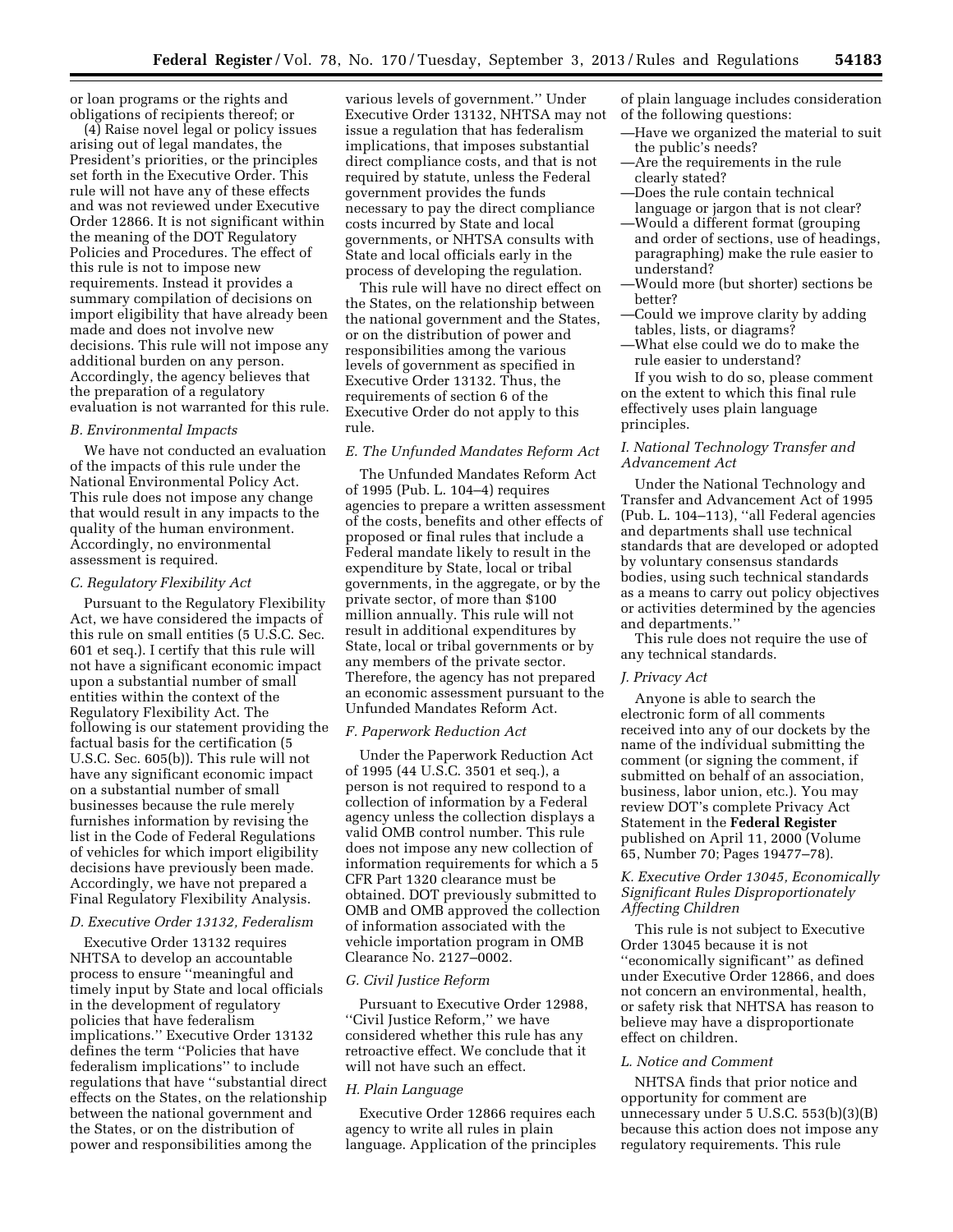merely revises the list of vehicles not originally manufactured to conform to the FMVSS that NHTSA has decided to be eligible for importation into the United States since the last list was published in October, 2012.

In addition, so that the list of vehicles for which import eligibility decisions have been made may be included in the next edition of 49 CFR Parts 572 to 999, which is due for revision on October 1, 2013, good cause exists to dispense with the requirement in 5 U.S.C. 553(d) for the effective date of the rule to be delayed for at least 30 days following its publication.

### **List of Subjects in 49 CFR Part 593**

Imports, Motor vehicle safety, Motor vehicles.

In consideration of the foregoing, Part 593 of Title 49 of the Code of Federal Regulations is amended as follows:

### **PART 593—[AMENDED]**

■ 1. The authority citation for part 593 continues to read as follows:

**Authority:** 49 U.S.C. 322 and 30141(b); delegation of authority at 49 CFR 1.95.

■ 2. Appendix A to Part 593 is revised to read as follows:

# **Appendix A to Part 593—List of Vehicles Determined To Be Eligible for Importation**

(a) Each vehicle on the following list is preceded by a vehicle eligibility number. The importer of a vehicle admissible under any eligibility decision must enter that number on the HS–7 Declaration Form accompanying entry to indicate that the vehicle is eligible for importation.

(1) ''VSA'' eligibility numbers are assigned to all vehicles that are decided to be eligible for importation on the initiative of the Administrator under § 593.8.

(2) ''VSP'' eligibility numbers are assigned to vehicles that are decided to be eligible under § 593.7(f), based on a petition from a manufacturer or registered importer submitted under § 593.5(a)(1), which establishes that a substantially similar U.S.-certified vehicle exists.

(3) ''VCP'' eligibility numbers are assigned to vehicles that are decided to be eligible under § 593.7(f), based on a petition from a manufacturer or registered importer submitted under § 593.5(a)(2), which establishes that the vehicle has safety features that comply with, or are capable of being altered to comply with, all applicable FMVSS.

(b) Vehicles for which eligibility decisions have been made are listed alphabetically, first by make, then by model, then by model year.

(c) All hyphens used in the Model Year column mean ''through'' (for example, ''1995–1999'' means ''1995 through 1999'').

(d) The initials ''MC'' used in the Make column mean ''Motorcycle.''

(e) The initials ''SWB'' used in the Model Type column mean ''Short Wheel Base.''

(f) The initials ''LWB'' used in the Model Type column mean ''Long Wheel Base.''

(g) For vehicles with a European country of origin, the term ''Model Year'' ordinarily means calendar year in which the vehicle was produced.

(h) All vehicles are left-hand-drive (LHD) vehicles unless noted as RHD. The initials ''RHD'' used in the Model Type column mean ''right-hand-drive.''

(i) For vehicle models that have been determined to be eligible for importation based on a petition submitted under § 593.5(a)(1), which establishes that a substantially similar U.S.-certified vehicle exists, and no specific body style(s) are listed, only the body style(s) of that vehicle model that were U.S.-certified by the original manufacturer are eligible for importation. For example, if the original manufacturer manufactured both sedan and wagon body styles for the described model, but only certified the sedan for the U.S. market, the wagon body style would not be eligible for importation under that determination.

VEHICLES CERTIFIED BY THEIR ORIGINAL MANUFACTURER AS COMPLYING WITH ALL APPLICABLE CANADIAN MOTOR VEHICLE SAFETY STANDARDS

| (a) All passenger cars less than 25 years old that were manufactured before September 1, 1989;<br>(b) All passenger cars manufactured on or after September 1, 1989, and before September 1, 1996,<br>that, as originally manufactured, are equipped with an automatic restraint system that complies with<br>Federal Motor Vehicle Safety Standard (FMVSS) No. 208; |
|----------------------------------------------------------------------------------------------------------------------------------------------------------------------------------------------------------------------------------------------------------------------------------------------------------------------------------------------------------------------|
| (c) All passenger cars manufactured on or after September 1, 1996, and before September 1, 2002,<br>that, as originally manufactured, are equipped with an automatic restraint system that complies with<br>FMVSS No. 208, and that comply with FMVSS No. 214;                                                                                                       |
| (d) All passenger cars manufactured on or after September 1, 2002, and before September 1, 2007,<br>that, as originally manufactured, are equipped with an automatic restraint system that complies with<br>FMVSS No. 208, and that comply with FMVSS Nos. 201, 214, 225, and 401;                                                                                   |
| (e) All passenger cars manufactured on or after September 1, 2007, and before September 1, 2008,<br>that, as originally manufactured, comply with FMVSS Nos. 110, 118, 138, 201, 208, 213, 214, 225,<br>and 401;                                                                                                                                                     |
| (f) All passenger cars manufactured on or after September 1, 2008 and before September 1, 2009<br>that, as originally manufactured, comply with FMVSS Nos. 110, 118, 138, 201, 202a, 206, 208,<br>213, 214, 225, and 401;                                                                                                                                            |
| (g) All passenger cars manufactured on or after September 1, 2009 and before September 1, 2010<br>that, as originally manufactured, comply with FMVSS Nos. 118, 138, 201, 202a, 206, 208, 213,<br>214, 225, and 401;                                                                                                                                                 |
| (h) All passenger cars manufactured on or after September 1, 2010 and before September 1, 2011<br>that, as originally manufactured, comply with FMVSS Nos. 118, 138, 201, 202a, 206, 208, 213,<br>214, and 225;                                                                                                                                                      |
| (i) All passenger cars manufactured on or after September 1, 2011 and before September 1, 2017<br>that, as originally manufactured, comply with FMVSS Nos. 138, 201, 206, 208, 213, 214, and 225.                                                                                                                                                                    |
| (a) All multipurpose passenger vehicles, trucks, and buses with a GVWR of 4,536 kg (10,000 lb) or<br>less that are less than 25 years old and that were manufactured before September 1, 1991;                                                                                                                                                                       |
| (b) All multipurpose passenger vehicles, trucks, and buses with a GVWR of 4,536 kg (10,000 lb) or<br>less that were manufactured on and after September 1, 1991, and before September 1, 1993 and<br>that, as originally manufactured, comply with FMVSS Nos. 202 and 208;                                                                                           |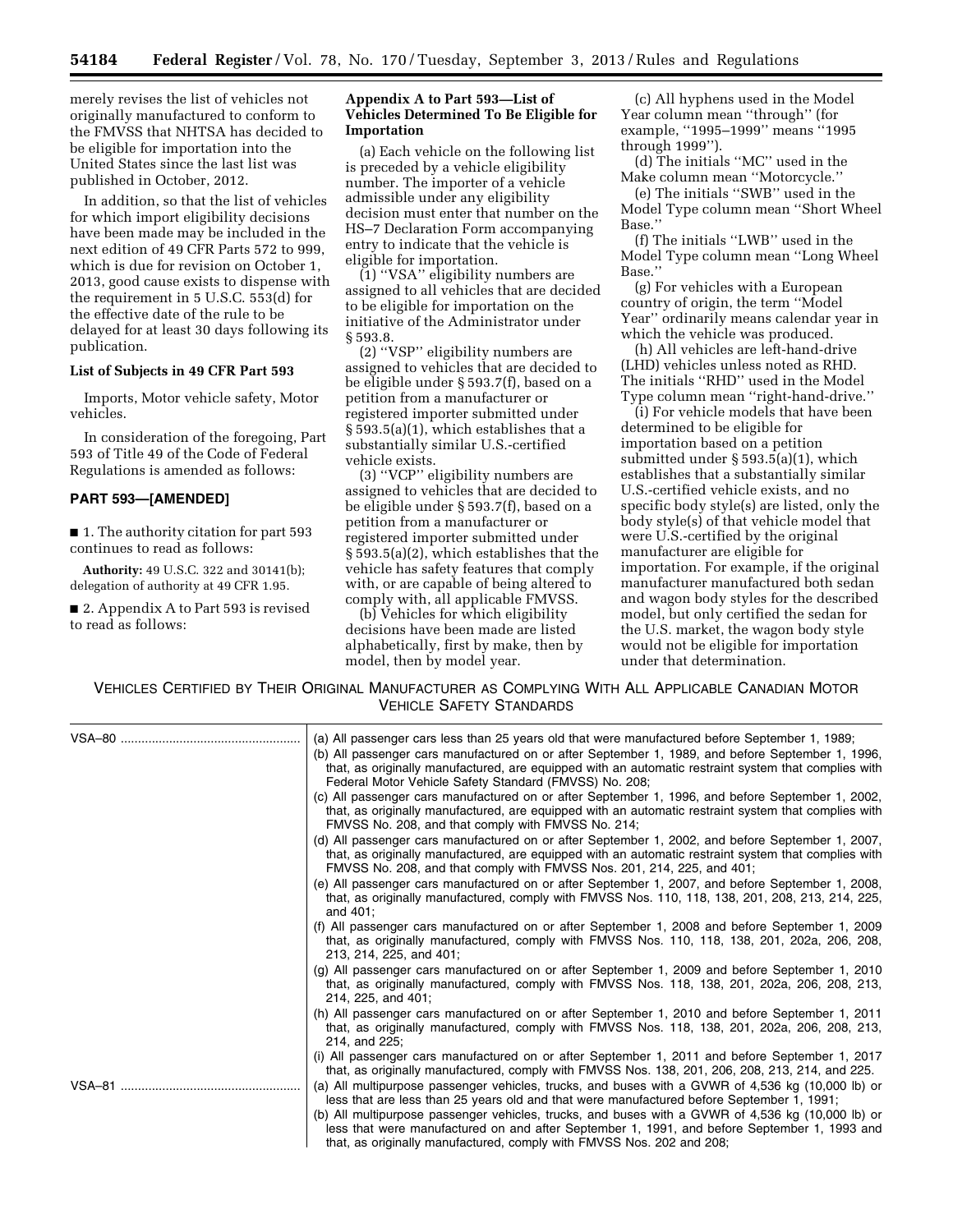# VEHICLES CERTIFIED BY THEIR ORIGINAL MANUFACTURER AS COMPLYING WITH ALL APPLICABLE CANADIAN MOTOR VEHICLE SAFETY STANDARDS—Continued

| (c) All multipurpose passenger vehicles, trucks, and buses with a GVWR of 4,536 kg (10,000 lb) or                                                         |
|-----------------------------------------------------------------------------------------------------------------------------------------------------------|
| less that were manufactured on or after September 1, 1993, and before September 1, 1998, and                                                              |
| that, as originally manufactured, comply with FMVSS Nos. 202, 208, and 216;                                                                               |
| (d) All multipurpose passenger vehicles, trucks, and buses with a GVWR of 4,536 kg (10,000 lb) or                                                         |
| less that were manufactured on or after September 1, 1998, and before September 1, 2002, and                                                              |
| that, as originally manufactured, comply with FMVSS Nos. 202, 208, 214, and 216;                                                                          |
| (e) All multipurpose passenger vehicles, trucks, and buses with a GVWR of 4,536 kg (10,000 lb) or                                                         |
| less that were manufactured on or after September 1, 2002, and before September 1, 2007, and                                                              |
| that, as originally manufactured, comply with FMVSS Nos. 201, 202, 208, 214, and 216, and, inso-                                                          |
| far as it is applicable, with FMVSS No. 225;                                                                                                              |
| (f) All multipurpose passenger vehicles, trucks, and buses with a GVWR of 4,536 kg (10,000 lb) or                                                         |
| less manufactured on or after September 1, 2007 and before September 1, 2008, that, as originally                                                         |
| manufactured, comply with FMVSS Nos. 110, 118, 201, 202, 208, 213, 214, and 216, and insofar                                                              |
| as they are applicable, with FMVSS Nos. 138 and 225;<br>(g) All multipurpose passenger vehicles, trucks, and buses with a GVWR of 4,536 kg (10,000 lb) or |
| less manufactured on or after September 1, 2008 and before September 1, 2009, that, as originally                                                         |
| manufactured, comply with FMVSS Nos. 110, 118, 201, 202a, 206, 208, 213, 214, and 216, and in-                                                            |
| sofar as they are applicable, with FMVSS Nos. 138 and 225;                                                                                                |
| (h) All multipurpose passenger vehicles, trucks, and buses with a GVWR of 4,536 kg (10,000 lb) or                                                         |
| less manufactured on or after September 1, 2009 and before September 1, 2011, that, as originally                                                         |
| manufactured, comply with FMVSS Nos. 118, 201, 202a, 206, 208, 213, 214, and 216, and insofar                                                             |
| as they are applicable, with FMVSS Nos. 138 and 225;                                                                                                      |
| (i) All multipurpose passenger vehicles, trucks, and buses with a GVWR of 4,536 kg (10,000 lb) or                                                         |
| less manufactured on or after September 1, 2011 and before September 1, 2012, that, as originally                                                         |
| manufactured, comply with FMVSS Nos. 201, 202a, 206, 208, 213, 214, and 216, and insofar as                                                               |
| they are applicable, with FMVSS Nos. 138 and 225;                                                                                                         |
| (j) All multipurpose passenger vehicles, trucks, and buses with a GVWR of 4,536 kg (10,000 lb) or                                                         |
| less manufactured on or after September 1, 2012 and before September 1, 2017, that, as originally                                                         |
| manufactured, comply with FMVSS Nos. 201, 206, 208, 213, 214, and 216, and insofar as they are                                                            |
| applicable, with FMVSS Nos. 138, 222, and 225;                                                                                                            |
| All multipurpose passenger vehicles, trucks, and buses with a GVWR greater than 4,536 kg (10,000)                                                         |
| Ib) that are less than 25 years old.                                                                                                                      |
| All trailers and motorcycles less than 25 years old.                                                                                                      |

| 1989<br>77<br>Acura<br>.<br>1990-1992<br>305<br>Acura<br>Alfa Romeo<br>196<br>1989<br>Alfa Romeo<br>76<br>1991<br>Alfa Romeo<br>156<br>1994<br>Alfa Romeo<br>1992<br>503<br><br>Sedan<br>1989-1994<br>48<br>Alpina<br>.<br>.<br>43<br>1989-1996<br>Coupe<br>Alpina<br>.<br>1989-1994<br>41<br>Sedan<br>Alpina<br>.<br>.<br>B5 series (manufactured before 9/1/06)<br>53<br>2005-2007<br>Alpina<br>.<br>EMA Mobile Stage Trailer<br>2009<br>42<br>Al-Spaw<br>.<br>.<br>Aston Martin<br>2002-2004<br>430<br>.<br>Aston Martin<br>530<br>2006-2007<br>.<br>Audi<br>223<br>1989<br>.<br>93<br>Audi<br>1989<br>.<br>Audi<br>1993<br>244<br>.<br>317<br>Audi<br>1990-1992<br>.<br>352<br>1996-2000<br>Audi<br>.<br>8D<br>Audi<br>2000-2001<br>400<br>332<br>Audi<br>1998-1999<br>.<br>424<br>Audi<br>2000<br>.<br>1997-2000<br>337<br>Audi<br>.<br>.<br>238<br>Audi<br>1996<br>.<br>443<br>Audi<br>2003<br><br>.<br>428<br>Audi<br>1996<br>.<br>Audi<br>2000<br>424<br>.<br>364<br>Audi<br>2000-2001<br>.<br>Arnage (manufactured 1/1/01-12/31/01)<br>Bentley<br>473<br>2001<br>.<br>Bentley<br>1998<br>485<br>.<br>Bimota (MC)<br>397<br>2000<br>.<br>Bimota (MC)<br>523<br>1994-1999<br>.<br>Bimota (MC)<br>397<br>1999-2000<br><br>. | Make | Model type(s) | Body | Model<br>years(s) | <b>VSP</b> | <b>VSA</b> | <b>VCP</b> |
|-----------------------------------------------------------------------------------------------------------------------------------------------------------------------------------------------------------------------------------------------------------------------------------------------------------------------------------------------------------------------------------------------------------------------------------------------------------------------------------------------------------------------------------------------------------------------------------------------------------------------------------------------------------------------------------------------------------------------------------------------------------------------------------------------------------------------------------------------------------------------------------------------------------------------------------------------------------------------------------------------------------------------------------------------------------------------------------------------------------------------------------------------------------------------------------------------------------------------------------|------|---------------|------|-------------------|------------|------------|------------|
|                                                                                                                                                                                                                                                                                                                                                                                                                                                                                                                                                                                                                                                                                                                                                                                                                                                                                                                                                                                                                                                                                                                                                                                                                                   |      |               |      |                   |            |            |            |
|                                                                                                                                                                                                                                                                                                                                                                                                                                                                                                                                                                                                                                                                                                                                                                                                                                                                                                                                                                                                                                                                                                                                                                                                                                   |      |               |      |                   |            |            |            |
|                                                                                                                                                                                                                                                                                                                                                                                                                                                                                                                                                                                                                                                                                                                                                                                                                                                                                                                                                                                                                                                                                                                                                                                                                                   |      |               |      |                   |            |            |            |
|                                                                                                                                                                                                                                                                                                                                                                                                                                                                                                                                                                                                                                                                                                                                                                                                                                                                                                                                                                                                                                                                                                                                                                                                                                   |      |               |      |                   |            |            |            |
|                                                                                                                                                                                                                                                                                                                                                                                                                                                                                                                                                                                                                                                                                                                                                                                                                                                                                                                                                                                                                                                                                                                                                                                                                                   |      |               |      |                   |            |            |            |
|                                                                                                                                                                                                                                                                                                                                                                                                                                                                                                                                                                                                                                                                                                                                                                                                                                                                                                                                                                                                                                                                                                                                                                                                                                   |      |               |      |                   |            |            |            |
|                                                                                                                                                                                                                                                                                                                                                                                                                                                                                                                                                                                                                                                                                                                                                                                                                                                                                                                                                                                                                                                                                                                                                                                                                                   |      |               |      |                   |            |            |            |
|                                                                                                                                                                                                                                                                                                                                                                                                                                                                                                                                                                                                                                                                                                                                                                                                                                                                                                                                                                                                                                                                                                                                                                                                                                   |      |               |      |                   |            |            |            |
|                                                                                                                                                                                                                                                                                                                                                                                                                                                                                                                                                                                                                                                                                                                                                                                                                                                                                                                                                                                                                                                                                                                                                                                                                                   |      |               |      |                   |            |            |            |
|                                                                                                                                                                                                                                                                                                                                                                                                                                                                                                                                                                                                                                                                                                                                                                                                                                                                                                                                                                                                                                                                                                                                                                                                                                   |      |               |      |                   |            |            |            |
|                                                                                                                                                                                                                                                                                                                                                                                                                                                                                                                                                                                                                                                                                                                                                                                                                                                                                                                                                                                                                                                                                                                                                                                                                                   |      |               |      |                   |            |            |            |
|                                                                                                                                                                                                                                                                                                                                                                                                                                                                                                                                                                                                                                                                                                                                                                                                                                                                                                                                                                                                                                                                                                                                                                                                                                   |      |               |      |                   |            |            |            |
|                                                                                                                                                                                                                                                                                                                                                                                                                                                                                                                                                                                                                                                                                                                                                                                                                                                                                                                                                                                                                                                                                                                                                                                                                                   |      |               |      |                   |            |            |            |
|                                                                                                                                                                                                                                                                                                                                                                                                                                                                                                                                                                                                                                                                                                                                                                                                                                                                                                                                                                                                                                                                                                                                                                                                                                   |      |               |      |                   |            |            |            |
|                                                                                                                                                                                                                                                                                                                                                                                                                                                                                                                                                                                                                                                                                                                                                                                                                                                                                                                                                                                                                                                                                                                                                                                                                                   |      |               |      |                   |            |            |            |
|                                                                                                                                                                                                                                                                                                                                                                                                                                                                                                                                                                                                                                                                                                                                                                                                                                                                                                                                                                                                                                                                                                                                                                                                                                   |      |               |      |                   |            |            |            |
|                                                                                                                                                                                                                                                                                                                                                                                                                                                                                                                                                                                                                                                                                                                                                                                                                                                                                                                                                                                                                                                                                                                                                                                                                                   |      |               |      |                   |            |            |            |
|                                                                                                                                                                                                                                                                                                                                                                                                                                                                                                                                                                                                                                                                                                                                                                                                                                                                                                                                                                                                                                                                                                                                                                                                                                   |      |               |      |                   |            |            |            |
|                                                                                                                                                                                                                                                                                                                                                                                                                                                                                                                                                                                                                                                                                                                                                                                                                                                                                                                                                                                                                                                                                                                                                                                                                                   |      |               |      |                   |            |            |            |
|                                                                                                                                                                                                                                                                                                                                                                                                                                                                                                                                                                                                                                                                                                                                                                                                                                                                                                                                                                                                                                                                                                                                                                                                                                   |      |               |      |                   |            |            |            |
|                                                                                                                                                                                                                                                                                                                                                                                                                                                                                                                                                                                                                                                                                                                                                                                                                                                                                                                                                                                                                                                                                                                                                                                                                                   |      |               |      |                   |            |            |            |
|                                                                                                                                                                                                                                                                                                                                                                                                                                                                                                                                                                                                                                                                                                                                                                                                                                                                                                                                                                                                                                                                                                                                                                                                                                   |      |               |      |                   |            |            |            |
|                                                                                                                                                                                                                                                                                                                                                                                                                                                                                                                                                                                                                                                                                                                                                                                                                                                                                                                                                                                                                                                                                                                                                                                                                                   |      |               |      |                   |            |            |            |
|                                                                                                                                                                                                                                                                                                                                                                                                                                                                                                                                                                                                                                                                                                                                                                                                                                                                                                                                                                                                                                                                                                                                                                                                                                   |      |               |      |                   |            |            |            |
|                                                                                                                                                                                                                                                                                                                                                                                                                                                                                                                                                                                                                                                                                                                                                                                                                                                                                                                                                                                                                                                                                                                                                                                                                                   |      |               |      |                   |            |            |            |
|                                                                                                                                                                                                                                                                                                                                                                                                                                                                                                                                                                                                                                                                                                                                                                                                                                                                                                                                                                                                                                                                                                                                                                                                                                   |      |               |      |                   |            |            |            |
|                                                                                                                                                                                                                                                                                                                                                                                                                                                                                                                                                                                                                                                                                                                                                                                                                                                                                                                                                                                                                                                                                                                                                                                                                                   |      |               |      |                   |            |            |            |
|                                                                                                                                                                                                                                                                                                                                                                                                                                                                                                                                                                                                                                                                                                                                                                                                                                                                                                                                                                                                                                                                                                                                                                                                                                   |      |               |      |                   |            |            |            |
|                                                                                                                                                                                                                                                                                                                                                                                                                                                                                                                                                                                                                                                                                                                                                                                                                                                                                                                                                                                                                                                                                                                                                                                                                                   |      |               |      |                   |            |            |            |
|                                                                                                                                                                                                                                                                                                                                                                                                                                                                                                                                                                                                                                                                                                                                                                                                                                                                                                                                                                                                                                                                                                                                                                                                                                   |      |               |      |                   |            |            |            |
|                                                                                                                                                                                                                                                                                                                                                                                                                                                                                                                                                                                                                                                                                                                                                                                                                                                                                                                                                                                                                                                                                                                                                                                                                                   |      |               |      |                   |            |            |            |
|                                                                                                                                                                                                                                                                                                                                                                                                                                                                                                                                                                                                                                                                                                                                                                                                                                                                                                                                                                                                                                                                                                                                                                                                                                   |      |               |      |                   |            |            |            |
|                                                                                                                                                                                                                                                                                                                                                                                                                                                                                                                                                                                                                                                                                                                                                                                                                                                                                                                                                                                                                                                                                                                                                                                                                                   | BMW  |               |      | 1998              | 462        | .          |            |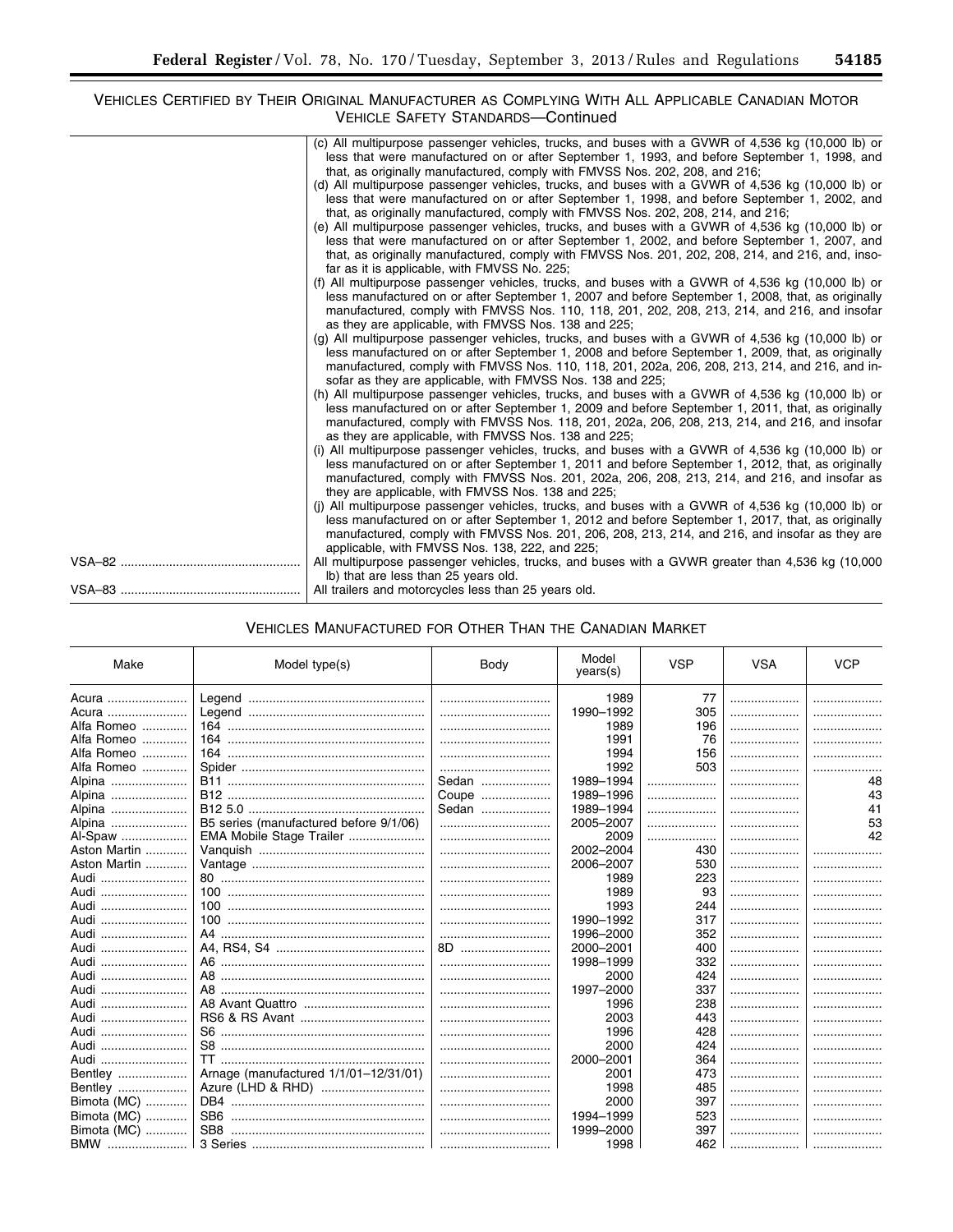# VEHICLES MANUFACTURED FOR OTHER THAN THE CANADIAN MARKET-Continued

۲

| Make                   | Model type(s)                                  | Body | Model<br>years(s)      | <b>VSP</b> | <b>VSA</b> | <b>VCP</b> |
|------------------------|------------------------------------------------|------|------------------------|------------|------------|------------|
| BMW                    |                                                |      | 1999                   | 379        |            |            |
| BMW                    |                                                |      | 2000                   | 356        |            |            |
| BMW                    |                                                |      | 2001                   | 379        | .          |            |
| BMW                    |                                                |      | 1992-1994              | 550        |            |            |
| BMW                    |                                                |      | 1995-1997              | 248        | .          |            |
| BMW                    |                                                |      | 2003-2004              | 487        | .          |            |
| BMW                    |                                                |      | 1989                   | .<br>.     | 23         |            |
| BMW                    |                                                |      | 1990-1991              | 283        | .          |            |
| BMW                    |                                                |      | 1991                   | 96         | .          |            |
| BMW                    |                                                |      | 1992-1996              | 197        | .          |            |
| BMW                    |                                                |      | 1989                   | .          | 30         |            |
| BMW                    |                                                |      | 1989                   | .          | 31         | .          |
| BMW                    |                                                |      | 1990                   | 205        | .          |            |
| BMW                    |                                                |      | 1989                   | .<br>.     | 33         |            |
| BMW                    |                                                |      | 2000                   | 345        | .          |            |
| BMW                    |                                                |      | 1990-1995              | 194        | .          |            |
| BMW                    |                                                |      | 1995-1997              | 249        | .          |            |
| BMW                    |                                                |      | 1998-1999              | 314        |            |            |
| BMW                    |                                                |      | 2000-2002              | 414        | .          |            |
| BMW                    |                                                |      | 2003-2004              | 450        |            |            |
| BMW                    | 5 Series (manufactured prior to 9/1/<br>2006). |      | 2005-2007              | 555        | .          |            |
| BMW                    |                                                |      | 1989                   | 9          |            |            |
| BMW                    |                                                |      | 1989                   | 5          |            | .          |
| BMW                    |                                                |      | 1989                   |            | 27         | .          |
| BMW                    |                                                |      | 1992                   | 232        | .          | .          |
| BMW                    |                                                |      | 1990-1991              | 299        | .          | .          |
| BMW<br>BMW             |                                                |      | 1993-1994              | 299        | .          | .          |
| BMW                    |                                                | <br> | 1995-1999<br>1999-2001 | 313<br>366 | .<br>.     | .          |
| BMW                    |                                                |      | 1989                   |            | 28         | .<br>.     |
| BMW                    |                                                |      | 1991-1995              | 361        | .          |            |
| BMW                    |                                                |      | 1997                   | 396        | .          | .          |
| BMW                    |                                                |      | 1990                   | 10         | .          |            |
| BMW                    | All other passenger car models except          |      | 1989                   | .          | 78         |            |
|                        | those in the M1 and Z1 series.                 |      |                        |            |            |            |
| BMW                    |                                                |      | 1989                   | .          | 35         |            |
| BMW                    | M3 (manufactured prior to 9/1/06)              |      | 2006                   | 520        |            |            |
| BMW                    | X5 (manufactured $1/1/03 - 12/31/04$ )         |      | 2003-2004              | 459        |            |            |
| BMW                    |                                                |      | 1996-1998              | 260        | .          |            |
| BMW                    | Z3 (European market)                           |      | 1999                   | 483        |            |            |
| BMW                    |                                                |      | 2010                   | 553        | .          |            |
| BMW                    |                                                |      | 2002                   | 406        | .          |            |
| BMW                    |                                                |      | 2000-2001              | 350        | .          |            |
| BMW (MC)               |                                                |      | 2000-2003              |            |            | 40         |
| BMW (MC)               |                                                |      | 1990-1993              | 228        | .          |            |
| BMW (MC)               | K100                                           |      | 1989-1992              | 285        |            |            |
| BMW (MC)               |                                                |      | 1993-1998              | 303        |            |            |
| BMW (MC)<br>.          |                                                |      | 2003                   | 556        |            |            |
| BMW (MC)               |                                                |      | 1996                   |            |            | 36         |
| BMW (MC)<br>.          |                                                |      | 1989-1995              | 229        |            | .          |
| BMW (MC)               |                                                |      | 1994-1997              | 231        |            |            |
| BMW (MC)<br>.          |                                                |      | 1998-2001              | 368        |            |            |
| BMW (MC)               |                                                |      | 2002                   | 557        |            |            |
| BMW (MC)               |                                                |      | 1994                   | 177        |            |            |
| BMW (MC)               |                                                |      | 2000                   | 453        |            |            |
| BMW (MC)               |                                                |      | 1998-2001              | 359        |            |            |
| BMW (MC)<br>Buell (MC) |                                                |      | 1989-1995              | 295        |            |            |
| Cadillac               |                                                |      | 1995-2002<br>1994-1999 | 399<br>300 | .          |            |
| Cadillac               | DeVille (manufactured 8/1/99-12/31/00)         |      | 2000                   | 448        |            |            |
| Cadillac               |                                                |      | 1991                   | 375        |            |            |
| Cagiva (MC)            |                                                |      | 1999                   | 444        |            |            |
| Carrocerias            |                                                |      | 2006-2007              | .          |            | .<br>37    |
| Chevrolet              |                                                |      | 1995                   | 150        |            | .          |
| Chevrolet              |                                                |      | 1997                   | 298        | .          |            |
| Chevrolet              | Blazer (plant code of "K" or "2" in the        |      | 1997                   | 349        | .          |            |
|                        | 11th position of the VIN).                     |      |                        |            |            |            |
| Chevrolet              | Blazer (plant code of "K" or "2" in the        |      | 2001                   | 461        |            |            |
|                        | 11th position of the VIN).                     |      |                        |            |            |            |
| Chevrolet              |                                                |      | 1999                   | 435        |            |            |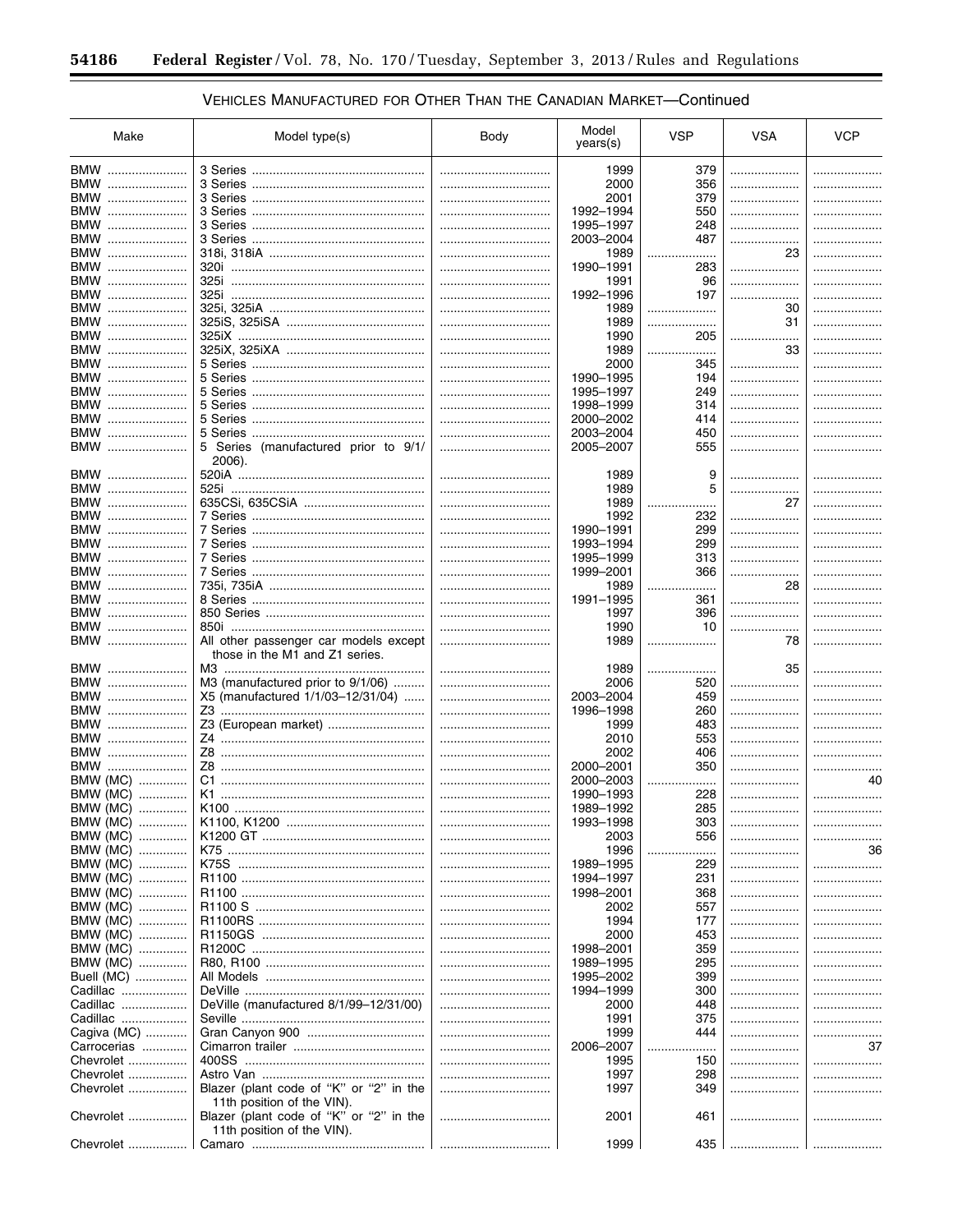| Make        | Model type(s)                                                                 | Body           | Model<br>years(s) | <b>VSP</b> | <b>VSA</b> | <b>VCP</b> |
|-------------|-------------------------------------------------------------------------------|----------------|-------------------|------------|------------|------------|
| Chevrolet   |                                                                               |                | 1997              | 369        |            |            |
| Chevrolet   |                                                                               |                | 1992              | 365        | .          |            |
| Chevrolet   |                                                                               | Coupe          | 1999              | 419        |            | .          |
| Chevrolet   |                                                                               |                | 2007              | 544        | .          | .          |
| Chevrolet   |                                                                               |                | 2005              | 541        | .          |            |
|             |                                                                               |                |                   |            |            |            |
| Chevrolet   |                                                                               |                | 1989-1991         | 242        | .          |            |
| Chevrolet   |                                                                               |                | 2000              | 504        | .          |            |
| Chevrolet   |                                                                               |                | 2001              | 501        | .          |            |
| Chevrolet   | Trailblazer (manufactured prior to 9/1/07<br>for sale in the Kuwaiti market). |                | 2007              | 514        | .          |            |
| Chrysler    |                                                                               |                | 1992              | 344        |            |            |
| Chrysler    |                                                                               |                | 1998              | 373        | .          |            |
| Chrysler    | LHS (Mexican market)                                                          |                | 1996              | 276        | .          |            |
| Chrysler    | Shadow (Middle Eastern market)                                                |                | 1989              | 216        | .          |            |
| Chrysler    |                                                                               |                | 1993              | 273        |            |            |
| Citroen     |                                                                               |                | 1990-1992         | .          |            | 1          |
| Dodge       |                                                                               |                | 2007              | 534        |            | .          |
| Dodge       |                                                                               |                | 1994-1995         | 135        | .          |            |
| Dodge       | Ram 1500 Laramie Crew Cab                                                     |                | 2009              | 535        |            |            |
|             |                                                                               |                |                   |            |            |            |
| Ducati (MC) |                                                                               |                | 1992-1996         | 241        |            | .          |
| Ducati (MC) |                                                                               |                | 1999-2003         | 421        |            |            |
| Ducati (MC) |                                                                               |                | 1996-1997         | 220        |            |            |
| Ducati (MC) |                                                                               |                | 1993              | 500        | .          | .          |
| Ducati (MC) |                                                                               |                | 2001              | 452        | .          |            |
| Ducati (MC) |                                                                               |                | 1991-1996         | 201        |            |            |
| Ducati (MC) |                                                                               |                | 1999-2003         | 421        |            |            |
| Ducati (MC) |                                                                               |                | 1999-2001         | 475        |            |            |
| Ducati (MC) |                                                                               |                | 2001-2002         | 398        | .          |            |
| Ducati (MC) |                                                                               |                | 2001-2002         | 524        | .          |            |
| Ducati (MC) |                                                                               |                | 2001              | 407        | .          |            |
| Ducati (MC) |                                                                               |                | 1999-2005         | 474        |            |            |
| Eagle       |                                                                               |                | 1994              | 323        | .          |            |
| Ferrari     |                                                                               |                | 1989              | .          | 37         |            |
| Ferrari     |                                                                               |                | 1992              | 86         | .          |            |
|             |                                                                               |                | 1992              |            |            |            |
| Ferrari     |                                                                               |                |                   | 161        |            |            |
| Ferrari     |                                                                               |                | 2001              | 376        | .          |            |
| Ferrari     |                                                                               | Spider & Coupe | 2003              | 410        | .          |            |
| Ferrari     | 360 (manufactured after 9/31/02)                                              |                | 2002              | 433        | .          |            |
| Ferrari     | 360 (manufactured before 9/1/02)                                              |                | 2002              | 402        | .          |            |
| Ferrari     |                                                                               |                | 1999-2000         | 327        | .          |            |
| Ferrari     |                                                                               |                | 2004              | 446        | .          |            |
| Ferrari     |                                                                               |                | 1995              | 256        | .          |            |
| Ferrari     |                                                                               |                | 1999              | 445        | .          |            |
| Ferrari     |                                                                               |                | 1997-1998         | 408        | .          |            |
| Ferrari     |                                                                               |                | 1993              | 173        | .          |            |
| Ferrari     |                                                                               |                | 2001              | 377        | .          |            |
| Ferrari     | 550 Marinello                                                                 |                | 1997-1999         | 292        |            |            |
| Ferrari     |                                                                               |                | 2002-2003         | 415        | .          | .          |
| Ferrari     | 575                                                                           |                | 2004-2005         | 507        |            |            |
| Ferrari     | 599 (manufactured prior to 9/1/06)                                            |                | 2006              | 518        |            |            |
|             |                                                                               |                |                   |            |            |            |
| Ferrari     |                                                                               |                | 2005              | 545        |            |            |
| Ferrari     |                                                                               |                | 2003-2004         | 436        |            |            |
| Ferrari     |                                                                               |                | 1995              | 259        |            |            |
| Ferrari     |                                                                               |                | 1999              | 391        |            |            |
| Ferrari     |                                                                               |                | 1996-1998         | 355        |            |            |
| Ferrari     | F430 (manufactured prior to 9/1/06)                                           |                | 2005-2006         | 479        |            |            |
| Ferrari     |                                                                               |                | 1995              | 226        | .          |            |
| Ferrari     |                                                                               |                | 1989              | .          | 74         | .          |
| Ferrari     |                                                                               |                | 1989              | .          | 39         | .          |
| Ford        | Bronco (manufactured in Venezuela)                                            |                | 1995-1996         | 265        |            | .          |
| Ford        | Escape (manufactured prior to 9/1/<br>2006).                                  |                | 2007              | 551        |            |            |
| Ford        | Escort (Nicaraguan market)                                                    |                | 1996              | 322        |            |            |
| Ford        | Escort RS Cosworth                                                            |                | 1994-1995         | .          |            | 9          |
| Ford        | Explorer (manufactured in Venezuela)                                          |                | 1991-1998         | 268        |            | .          |
| Ford        |                                                                               |                | 2000              | 425        |            |            |
| Ford        | F-150 Crew Cab (manufactured for<br>sale in the Mexican market).              |                | 2004              | 548        | .          |            |
| Ford        |                                                                               |                | 1993              | 367        |            |            |
| Ford        |                                                                               |                | 1997              | 471        |            |            |
| Ford        |                                                                               |                | 1995-1998         | 250        |            |            |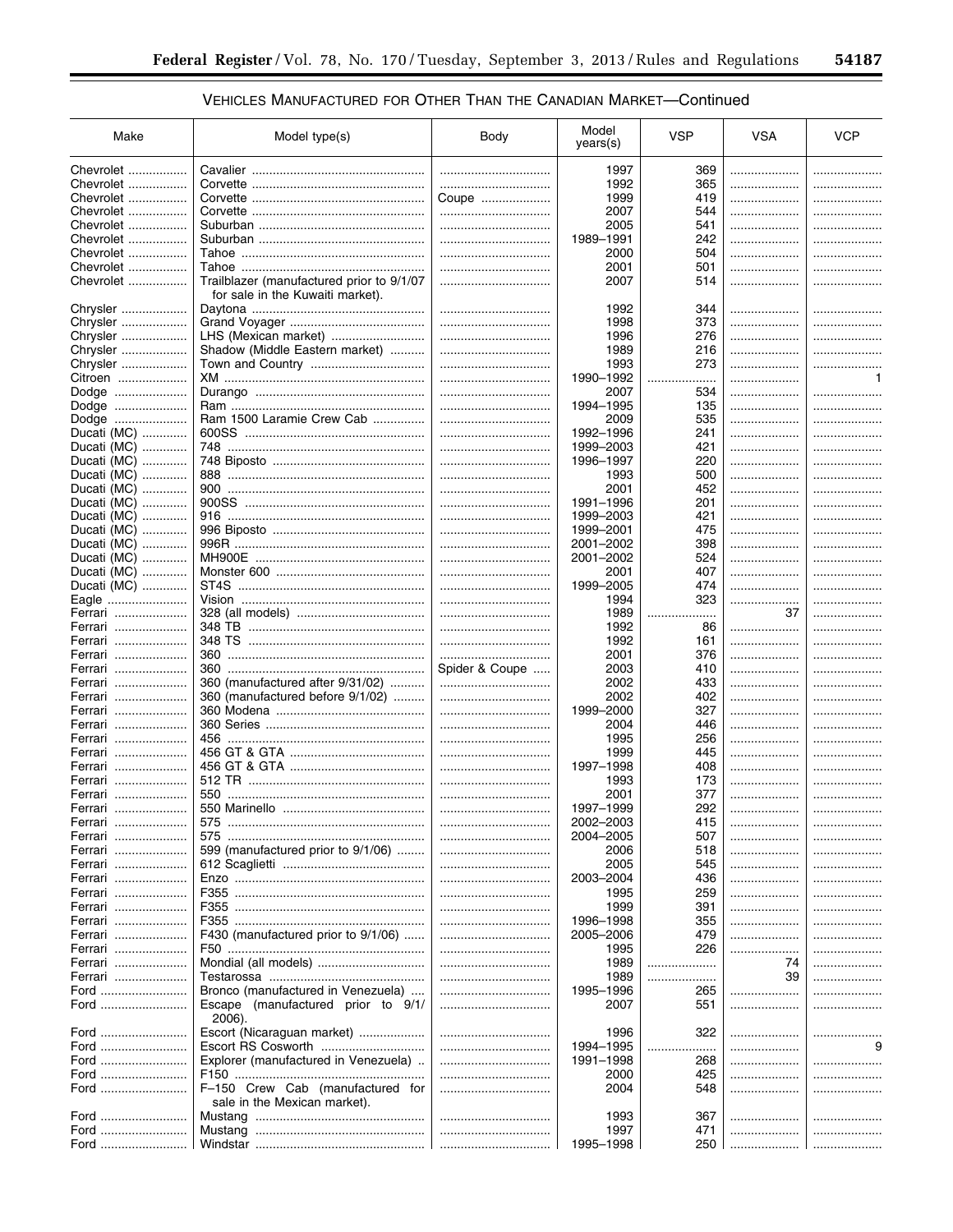$\equiv$ 

| Make                               | Model type(s)              | Body          | Model<br>years(s)      | <b>VSP</b> | <b>VSA</b> | <b>VCP</b> |
|------------------------------------|----------------------------|---------------|------------------------|------------|------------|------------|
| Freightliner                       |                            |               | 1991-1996              | 179        |            |            |
| Freightliner                       |                            |               | 1991-1996              | 178        |            |            |
| GMC                                |                            |               | 1992-1994              | 134        | .          |            |
| <b>Harley Davidson</b><br>(MC).    |                            |               | 2010                   | 528        |            |            |
| Harley Davidson<br>$(MC)$ .        | FX, FL, XL & VR Series     |               | 2004                   | 422        |            |            |
| <b>Harley Davidson</b><br>$(MC)$ . | FX, FL, XL & VR Series     |               | 2008                   | 517        |            |            |
| Harley Davidson<br>$(MC)$ .        | FX, FL, XL & VR Series     |               | 2009                   | 522        |            |            |
| Harley Davidson<br>$(MC)$ .        |                            |               | 1997                   | 202        | .          |            |
| Harley Davidson<br>$(MC)$ .        |                            |               | 1998                   | 253        |            |            |
| Harley Davidson<br>$(MC)$ .        |                            |               | 1999                   | 281        | .          |            |
| Harley Davidson<br>(MC).           |                            |               | 2000                   | 321        |            |            |
| <b>Harley Davidson</b><br>$(MC)$ . |                            |               | 2001                   | 362        |            |            |
| Harley Davidson<br>$(MC)$ .        |                            |               | 2002                   | 372        |            |            |
| Harley Davidson<br>(MC).           | FX, FL, XL Series          |               | 2003                   | 393        |            |            |
| Harley Davidson<br>$(MC)$ .        |                            |               | 2005                   | 472        |            |            |
| Harley Davidson<br>(MC).           |                            |               | 2006                   | 491        |            |            |
| Harley Davidson<br>$(MC)$ .        | FX, FL, XL, & VR Series    |               | 2007                   | 506        |            |            |
| <b>Harley Davidson</b><br>$(MC)$ . | FXSTC Soft Tail Custom     |               | 2007                   | 499        |            |            |
| <b>Harley Davidson</b><br>$(MC)$ . |                            |               | 2002                   | 374        |            |            |
| <b>Harley Davidson</b><br>(MC).    |                            |               | 2003                   | 394        |            |            |
| <b>Harley Davidson</b><br>$(MC)$ . |                            |               | 2004                   | 422        |            |            |
| Hatty                              |                            |               | 1999-2000              |            |            | 38         |
| Heku                               |                            |               | 2005                   |            |            | 33         |
| Hobby<br>Honda                     | Exclusive 650 KMFE Trailer |               | 2002-2003              |            |            | 29         |
| Honda                              |                            | <br>          | 1991<br>1992-1999      | 280<br>319 |            |            |
| Honda                              |                            | Sedan & wagon | 1994-1997              | 451        | .          |            |
| Honda                              |                            | Hatchback     | 1989                   | 128        |            |            |
| Honda                              | <b>CRV</b>                 |               | 2002                   | 447        |            |            |
| Honda                              |                            |               | 2005                   | 489        | .          |            |
| Honda                              |                            |               | 1989                   | 191        |            |            |
| Honda<br>Honda (MC)                |                            | <br>          | 1994-1997<br>1996      | 309<br>440 | .<br>      | <br>       |
| Honda (MC)                         |                            |               | 1989-1994              | .          |            | 22         |
| Honda (MC)                         |                            |               | 1994-2000              | 358        |            |            |
| Honda (MC)                         |                            |               | 1994-1998              | 290        |            |            |
| Honda (MC)                         |                            |               | 1994-2000              | 358        |            |            |
| Honda (MC)                         |                            |               | 1989-1993              | .          |            | 24         |
| Honda (MC)                         |                            |               | 1990                   | 34         |            |            |
| Honda (MC)                         |                            |               | 1991-1997              | 315        |            |            |
| Honda (MC)                         |                            |               | 1998-1999              | 315        |            |            |
| Honda (MC)                         |                            |               | 1991-1998<br>1992-1995 | 294<br>269 |            |            |
| Hyundai<br>Hyundai                 |                            | <br>          | 2004                   | 494        | <br>       |            |
| Ifor Williams                      |                            |               | 2005                   |            |            | <br>49     |
| Jaguar                             |                            |               | 1993                   | 78         |            |            |
| Jaguar                             |                            |               | 2000-2002              | 411        |            |            |
| Jaguar                             |                            |               | 2002                   | 536        |            |            |
| Jaguar                             |                            |               | 1991                   | 175        |            |            |
| Jaguar                             |                            |               | 1992                   | 129        |            |            |
| Jaguar                             |                            |               | 1994-1996              | 195        |            |            |
| Jaguar                             |                            |               | 1989-1990              | 336        |            |            |
| Jaquar                             |                            |               | 1998                   | 330        |            |            |

# VEHICLES MANUFACTURED FOR OTHER THAN THE CANADIAN MARKET-Continued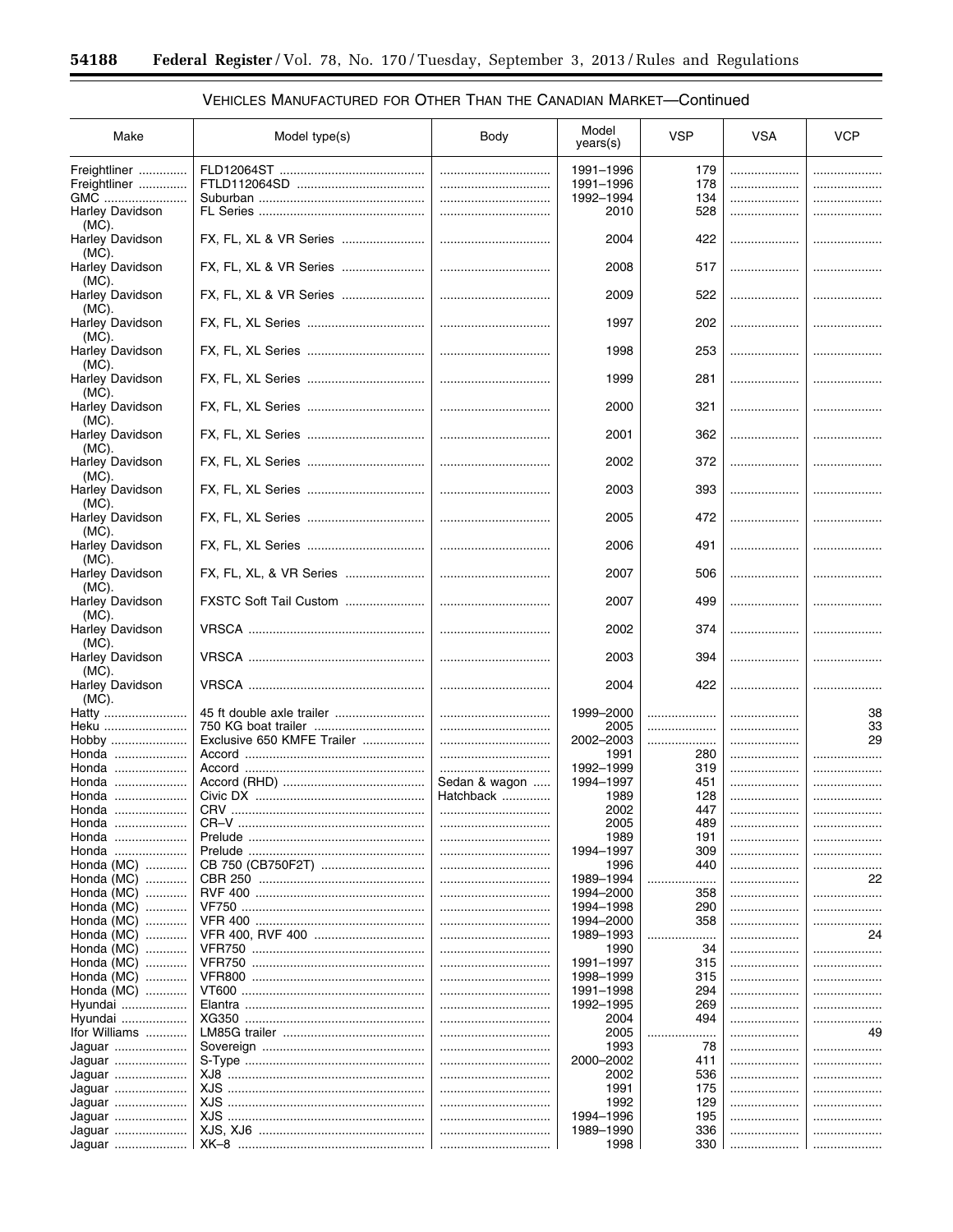| Make          | Model type(s)                          | Body               | Model<br>years(s) | <b>VSP</b> | <b>VSA</b> | <b>VCP</b> |
|---------------|----------------------------------------|--------------------|-------------------|------------|------------|------------|
| Jeep          |                                        |                    | 1993              | 254        |            |            |
| Jeep          | Cherokee (European market)             |                    | 1991              | 211        |            |            |
| Jeep          | Cherokee (LHD & RHD)                   |                    | 1994              | 493        |            |            |
| Jeep          |                                        |                    | 1995              | 180        |            |            |
| Jeep          | Cherokee (LHD & RHD)                   |                    | 1996              | 493        | .          |            |
| Jeep          | Cherokee (LHD & RHD)                   |                    | 1997-1998         | 516        | .          |            |
| Jeep          | Cherokee (LHD & RHD)                   |                    | 1997-2001         | 515        | .          |            |
| Jeep          | Cherokee (Venezuelan market)           |                    | 1992              | 164        |            |            |
| Jeep          |                                        |                    | 1994              | 404        | .          |            |
| Jeep          |                                        |                    | 1997              | 431        |            |            |
| Jeep          |                                        |                    | 2001              | 382        | .          | .          |
| Jeep          | Grand Cherokee (LHD-Japanese mar-      |                    | 1997              | 389        |            | .          |
|               | ket).                                  |                    |                   |            |            |            |
| Jeep          |                                        |                    | 2002              | 466        |            |            |
| Jeep          |                                        |                    | 2005              | 505        | .          |            |
| Jeep          | Liberty (Mexican market)               |                    | 2004              | 457        | .          |            |
| Jeep          |                                        |                    | 1993              | 217        | .          |            |
| Jeep          |                                        |                    | 1995              | 255        |            |            |
| Jeep          |                                        |                    | 1998              | 341        | .          |            |
| Jeep          | Wrangler (manufactured for sale in the |                    | 2003              | 547        | .          |            |
|               | Mexican market).                       |                    |                   |            |            |            |
| Jeep          |                                        |                    | 2000-2003         | .          |            | 50         |
| Kawasaki (MC) |                                        |                    | 1992-1994         | 233        |            |            |
| Kawasaki (MC) |                                        |                    | 2002              |            |            | 44         |
| Kawasaki (MC) |                                        |                    | 2003              | 492        | .          | .          |
| Kawasaki (MC) |                                        |                    | 2000-2003         | 537        | .          | .          |
| Kawasaki (MC) |                                        |                    | 1989-1997         | 222        | .          |            |
| Kawasaki (MC) | ZX6, ZX7, ZX9, ZX10, ZX11              |                    | 1989-1999         | 312        |            |            |
| Kawasaki (MC) |                                        |                    | 1989-1998         | 288        |            | .          |
| Kawasaki (MC) |                                        |                    | 1993-1998         | 247        |            | .          |
| Ken-Mex       |                                        |                    | 1990-1996         | 187        |            | .          |
| Kenworth      |                                        |                    | 1992              | 115        |            | .          |
| Komet         | Standard, Classic & Eurolite trailer   |                    | 2000-2005         | 477        |            |            |
| KTM (MC)      |                                        |                    | 1995-2000         | 363        | .          | .          |
| Lamborghini   |                                        | Coupe              | 1997              | .<br>.     | .          | 26         |
| Lamborghini   | Diablo (except 1997 Coupe)             |                    | 1996-1997         | 416        |            | .          |
| Lamborghini   | Gallardo (manufactured 1/1/04-12/31/   |                    | 2004              | 458        |            | .          |
|               | 04).                                   |                    |                   |            |            |            |
| Lamborghini   | Gallardo (manufactured 1/1/06-8/31/06) |                    | 2006              | 508        |            |            |
| Lamborghini   |                                        | Roadster           | 2005              | 476        |            |            |
| Land Rover    |                                        |                    | 1993              | 212        |            |            |
| Land Rover    |                                        | VIN & Body Limited | 1994-1995         | 512        |            |            |
| Land Rover    | Defender 90 (manufactured before 9/1/  |                    | 1997              | 432        |            |            |
|               | 97) and VIN "SALDV224*VA" or           |                    |                   |            |            |            |
|               | "SALDV324*VA".                         |                    |                   |            |            |            |
| Land Rover    |                                        |                    | 1994-1998         | 338        |            |            |
| Land Rover    |                                        |                    | 2000              | 437        |            |            |
| Land Rover    |                                        |                    | 2004              | 509        | .          |            |
| Land Rover    |                                        |                    | 2006              | 538        |            |            |
| Lexus         |                                        |                    | 1998              | 460        | .          |            |
| Lexus         |                                        |                    | 1993-1996         | 293        |            | .          |
| Lexus         |                                        |                    | 1998-1999         | 307        | .          | .          |
| Lexus         |                                        |                    | 1991-1996         | 225        |            | .          |
| Lexus         |                                        |                    | 1991-1996         | 225        |            |            |
| Lincoln       |                                        |                    | 1992              | 144        |            |            |
| M&V           |                                        |                    | 2008-2010         | .          |            | 46         |
| Magni (MC)    |                                        |                    | 1996-1999         | 264        |            | .          |
| Mazda         |                                        |                    | 2000              | 413        | .          | .          |
| Mazda         |                                        |                    | 1990-1993         | 184        | .          | .          |
| Mazda         |                                        |                    | 1989-1995         | 279        | .          | .          |
| Mazda         |                                        |                    | 1995-2000         | 351        |            | .          |
| Mercedes-Benz |                                        | 201.126            | 1989              |            | 54         | .          |
| Mercedes-Benz |                                        | 201.122            | 1989              | .          | 54         | .          |
| Mercedes-Benz |                                        | 201.028            | 1989              | .          | 54         | .          |
| Mercedes-Benz |                                        | 201.028            | 1990              | 22         |            | .          |
| Mercedes-Benz | 190 E ………………………………………………               | 201.036            | 1990              | 104        | .          | .          |
| Mercedes-Benz |                                        | 201.024            | 1991              | 45         |            | .          |
| Mercedes-Benz |                                        | 201.028            | 1992              | 71         | .          | .          |
| Mercedes-Benz | 190 E                                  | 201.018            | 1992              | 126        | .          | .          |
| Mercedes-Benz |                                        |                    | 1993              | 454        |            | .          |
| Mercedes-Benz |                                        | 201.024            | 1989              |            | 54         | .          |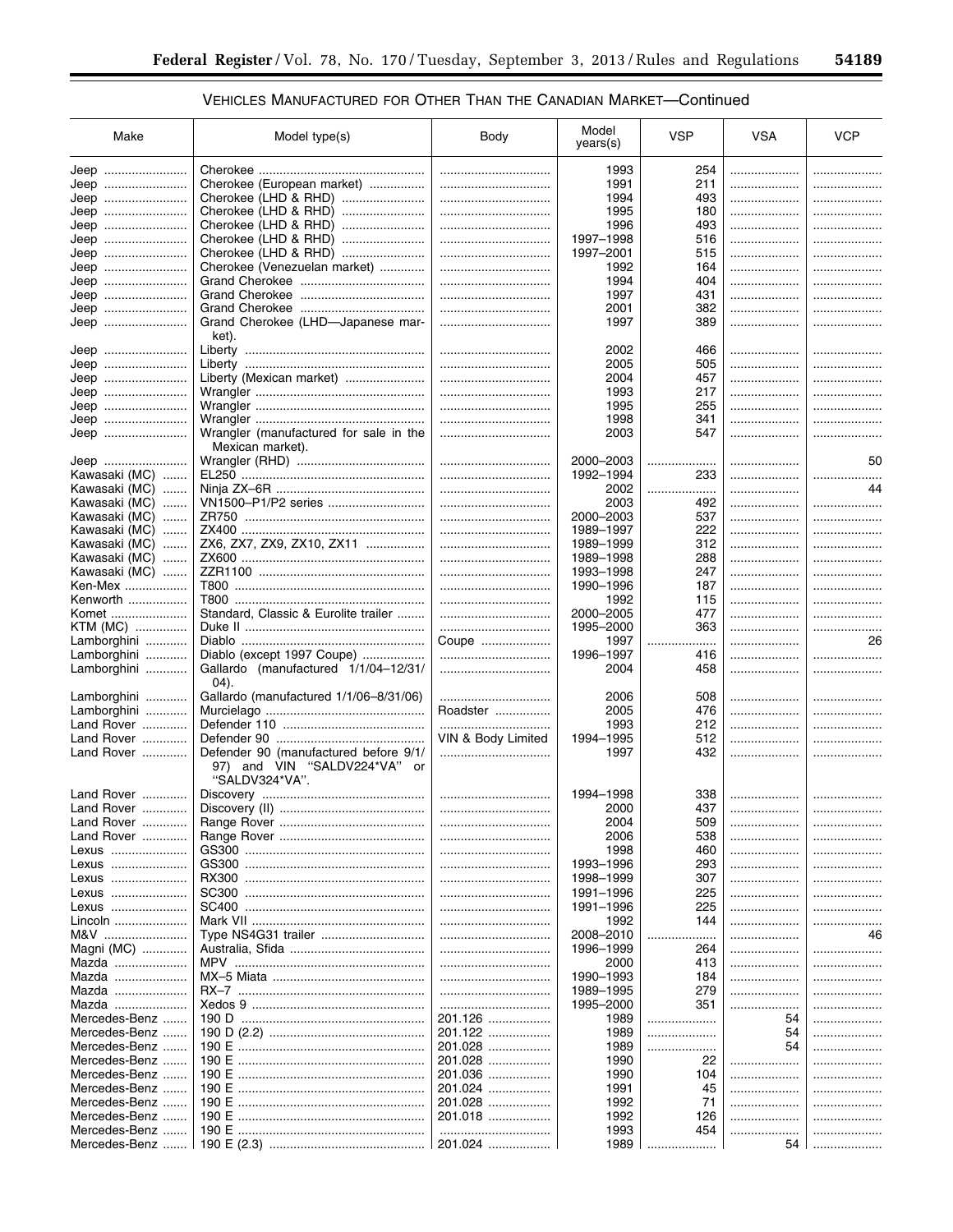# VEHICLES MANUFACTURED FOR OTHER THAN THE CANADIAN MARKET-Continued

۲

| Make                       | Model type(s) | Body          | Model     | <b>VSP</b> | <b>VSA</b> | <b>VCP</b> |
|----------------------------|---------------|---------------|-----------|------------|------------|------------|
|                            |               |               | years(s)  |            |            |            |
| Mercedes-Benz              |               | 201.029       | 1989      | .          | 54         | . <b>.</b> |
| Mercedes-Benz              |               | 201.034       | 1989      |            | 54         | .          |
| Mercedes-Benz<br>.         |               | 124.021<br>.  | 1989      | 11         | .          | .          |
| Mercedes-Benz<br>.         | 200 E         | 124.012       | 1991      | 109        | .          | .          |
| Mercedes-Benz              | 200 E         | 124.019<br>.  | 1993      | 75         | .          |            |
| Mercedes-Benz<br>.         |               | 124.081       | 1989      | 3          | .          |            |
| Mercedes-Benz              |               |               | 1993      | 168        | .          | .          |
| Mercedes-Benz              |               | Station Wagon | 1993-1996 | 167        | .          |            |
| Mercedes-Benz              |               | 124.043       | 1991      | 84         | .          |            |
| Mercedes-Benz              |               | 123.043       | 1992      | 203        | .          |            |
| Mercedes-Benz              |               | 124.023       | 1989      | 20         | .          |            |
| Mercedes-Benz<br>1.1.1.1.1 |               | $124.023$     | 1990      | 19         | .          |            |
| Mercedes-Benz<br>.         | 230 E         | 124.023<br>.  | 1991      | 74         | .          |            |
| Mercedes-Benz              |               | 124.023       | 1993      | 127        | .          |            |
| Mercedes-Benz              |               | 124.083       | 1989      | 2          | .          |            |
| Mercedes-Benz<br>.         | 250 D         |               | 1992      | 172        | .          |            |
| Mercedes-Benz              | 250 E         |               | 1990-1993 | 245        | .          |            |
| Mercedes-Benz              |               | 124.026       | 1989      | .<br>.     | 55         | .          |
| Mercedes-Benz              |               | 124.026       | 1992      | 105        | .          | .          |
| Mercedes-Benz              |               | 126.020       | 1989      | 28         |            | .          |
| Mercedes-Benz              |               |               | 1993      | 166        | .          | .          |
| Mercedes-Benz              |               | 124.050       | 1989      | .          | 55         | .          |
| Mercedes-Benz              |               | 124.051       | 1990      | 64         | .          | .          |
| Mercedes-Benz              |               | 124.051       | 1991      | 83         | .          | .          |
| Mercedes-Benz              | 300 CE        | 124.050       | 1992      | 117        | .          | .          |
| Mercedes-Benz              |               | 124.061       | 1993      | 94         | .          | .          |
| Mercedes-Benz              |               | 124.193       | 1989      |            | 55         | .          |
| Mercedes-Benz              |               | 124.133       | 1989      | .          | 55         | .          |
| Mercedes-Benz              | 300 E         | 124.030<br>.  | 1989      | .<br>.     | 55         | .          |
| Mercedes-Benz              | 300 E         | 124.031       | 1992      | 114        | .<br>.     |            |
| Mercedes-Benz              |               |               | 1990-1993 | 192        |            |            |
| Mercedes-Benz              |               | 126.120       | 1989      | .          | 53         | .          |
| Mercedes-Benz<br>.         |               | 126.024       | 1989      | .          | 53         | .          |
| Mercedes-Benz              |               | 126.024       | 1990      | 68         | .<br>.     |            |
| Mercedes-Benz<br>.         |               | 126.025<br>.  | 1989      | .          | 53         |            |
| Mercedes-Benz<br>.         |               | 126.025<br>.  | 1990      | 21         | .          |            |
| Mercedes-Benz<br>.         |               | 107.041<br>.  | 1989      | 7          |            |            |
| Mercedes-Benz              |               | 129.006<br>.  | 1992      | 54         | .          |            |
| Mercedes-Benz              |               | 124.090       | 1989      |            | 55         | .          |
| Mercedes-Benz              |               | 124.090<br>.  | 1990      | 40         | .          |            |
| Mercedes-Benz<br>.         |               |               | 1992      | 193        | .          |            |
| Mercedes-Benz              |               |               | 1993      | 310        | .          | .          |
| Mercedes-Benz<br>.         |               |               | 1992-1993 | 142        |            | .          |
| Mercedes-Benz<br>.         |               |               | 2004      |            |            | 45         |
| Mercedes-Benz              |               | 126.043       | 1989      |            | 53         | .          |
| Mercedes-Benz              |               | 126.032       | 1989      |            | 53         | .          |
| Mercedes-Benz              | 380 SEL       | 126.033       | 1989      |            | 53         |            |
| Mercedes-Benz              |               | 107.045       | 1989      |            | 44         | .          |
| Mercedes-Benz              |               | 107.025       | 1989      |            | 44         | .          |
| Mercedes-Benz              |               |               | 1992-1994 | 296        | .          | .          |
| Mercedes-Benz              |               |               | 1993      | 169        | .          | .          |
| Mercedes-Benz              |               | 126.034       | 1989      | .          | 53         | .          |
| Mercedes-Benz              |               |               | 1990-1991 | 230        | .          | .          |
| Mercedes-Benz              |               |               | 1990      | 209        | .          | .          |
| Mercedes-Benz              |               | 126.035       | 1989      |            | 53         | .          |
| Mercedes-Benz              |               | 126.035       | 1990      | 48         | .          | .          |
| Mercedes-Benz              |               | 107.024       | 1989      |            | 44         | .          |
| Mercedes-Benz              |               | 124.036       | 1991      | 56         | .          | .          |
| Mercedes-Benz              |               |               | 1990      | 154        | .          | .          |
| Mercedes-Benz              |               | 140.050       | 1991      | 26         | .          | .          |
| Mercedes-Benz              |               | 126.044       | 1989      |            | 53         | .          |
| Mercedes-Benz              |               | 126.044       | 1990      | 66         | .          | .          |
| Mercedes-Benz              |               | 126.037       | 1989      | .          | 53         | .          |
| Mercedes-Benz              |               |               | 1990      | 153        | .          | .          |
| Mercedes-Benz              |               | 126.037       | 1991      | 63         |            | .          |
| Mercedes-Benz              |               | 129.066       | 1989      | 23         | .          | .          |
| Mercedes-Benz              |               | 107.046<br>.  | 1989      |            | 44         | .          |
| Mercedes-Benz              |               | 126.066<br>.  | 1991      | 33         | .          | .          |
| Mercedes-Benz              |               | 129.006<br>.  | 1992      | 60         | .          | .          |
| Mercedes-Benz              |               | 126.045<br>.  | 1989      |            | 53         | .          |
| Mercedes-Benz              |               | 126.045       | 1990      | 141        | .          | .          |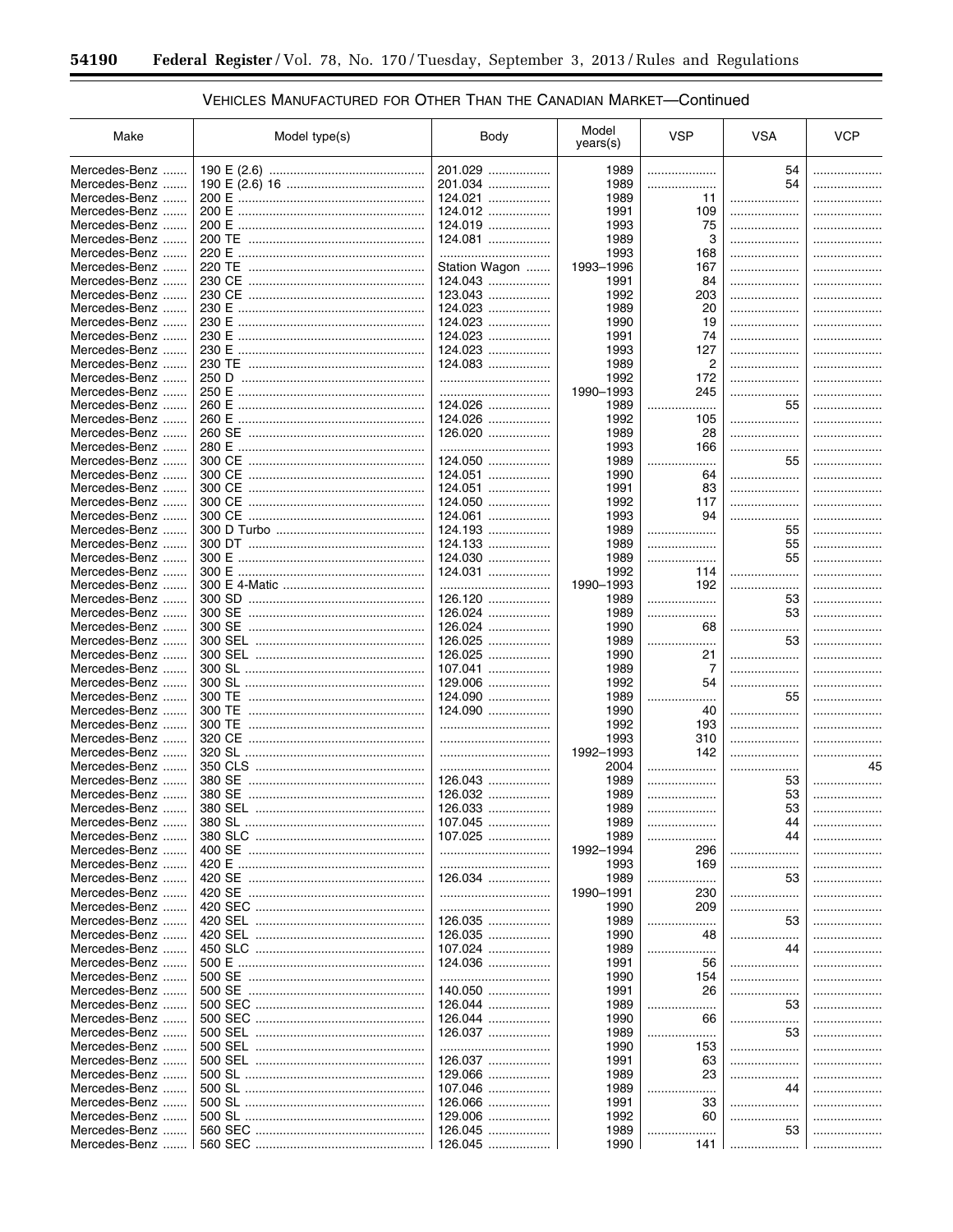▀

| Make           | Model type(s)                                                                               | Body                    | Model<br>years(s) | <b>VSP</b> | <b>VSA</b> | <b>VCP</b>               |
|----------------|---------------------------------------------------------------------------------------------|-------------------------|-------------------|------------|------------|--------------------------|
| Mercedes-Benz  |                                                                                             |                         | 1991              | 333        |            |                          |
| Mercedes-Benz  |                                                                                             | 126.039                 | 1989              |            | 53         | .                        |
| Mercedes-Benz  |                                                                                             | 126.039                 | 1990              | 89         |            | .                        |
|                |                                                                                             |                         |                   |            |            |                          |
| Mercedes-Benz  |                                                                                             | 140                     | 1991              | 469        | .          | .                        |
| Mercedes-Benz  |                                                                                             | 107.048                 | 1989              |            | 44         | .                        |
| Mercedes-Benz  |                                                                                             | Coupe                   | 1993              | 185        | .          | .                        |
| Mercedes-Benz  |                                                                                             | 140.057                 | 1993-1998         | 271        | .          | .                        |
| Mercedes-Benz  |                                                                                             | 129.076                 | 1992              | 121        | .          | .                        |
| Mercedes-Benz  | All other passenger car models except                                                       |                         | 1989              | .          | 77         | .                        |
|                | Model ID 114 and 115 with sales<br>designations "long," "station wagon,"<br>or "ambulance". |                         |                   |            |            |                          |
| Mercedes-Benz  |                                                                                             | 203                     | 2001-2002         | 441        | .          |                          |
| Mercedes-Benz  |                                                                                             |                         | 1994-1999         | 331        | .          | .                        |
| Mercedes-Benz  |                                                                                             | 203                     | 2000-2001         | 456        | .          | .                        |
| Mercedes-Benz  | C Class (manufactured prior to 9/1/<br>2006).                                               | W203                    | 2003-2006         | 521        | .          | .                        |
| Mercedes-Benz  |                                                                                             |                         | 1998              | 277        | .          |                          |
|                |                                                                                             |                         |                   |            |            |                          |
| Mercedes-Benz  |                                                                                             |                         | 1999-2001         | 370        | .          | .                        |
| Mercedes-Benz  |                                                                                             |                         | 1999-2001         | 370        | .          | .                        |
| Mercedes-Benz  |                                                                                             |                         | 1998              | 357        |            | .                        |
| Mercedes-Benz  |                                                                                             |                         | 1999-2001         | 380        | .          |                          |
| Mercedes-Benz  |                                                                                             | 209                     | 2002-2005         | 478        | .          | .                        |
| Mercedes-Benz  | CLS Class (manufactured prior to 9/1/<br>06).                                               |                         | 2006              | 532        | .          | .                        |
| Mercedes-Benz  | E 200                                                                                       |                         | 1994              | 207        | .          | .                        |
| Mercedes-Benz  | E 200                                                                                       |                         | 1995-1998         | 278        |            |                          |
| Mercedes-Benz  |                                                                                             |                         | 1994-1996         | 168        |            | .                        |
| Mercedes-Benz  |                                                                                             |                         | 1994-1995         | 245        |            | .                        |
| Mercedes-Benz  |                                                                                             |                         | 1994-1996         | 166        |            | .                        |
| Mercedes-Benz  |                                                                                             |                         | 1994-1998         | 240        |            | .                        |
| Mercedes-Benz  |                                                                                             |                         | 1994-1999         | 318        |            |                          |
|                |                                                                                             | Station Wagon           |                   |            |            | .                        |
| Mercedes-Benz  |                                                                                             | 211                     | 2002-2003         | 418        |            | .                        |
| Mercedes-Benz  |                                                                                             |                         | 1994-1996         | 169        |            | .                        |
| Mercedes-Benz  |                                                                                             |                         | 1994              | 163        |            | .                        |
| Mercedes-Benz  |                                                                                             |                         | 1995-1997         | 304        | .          | .                        |
| Mercedes-Benz  |                                                                                             | W210                    | 1996-2002         | 401        | .          | .                        |
| Mercedes-Benz  |                                                                                             | 211                     | 2003-2004         | 429        | .          | .                        |
| Mercedes-Benz  |                                                                                             |                         | 1991-1995         | 354        | .          | .                        |
| Mercedes-Benz  |                                                                                             | 463 Chassis             | 1991              |            | .          | 51                       |
| Mercedes-Benz  |                                                                                             | 463 Chassis             | 2006-2007         | 527        | .          | .                        |
| Mercedes-Benz  |                                                                                             | 463 Chassis, LWB        | 2005              | 549        | .          |                          |
| Mercedes-Benz  |                                                                                             | 463                     | 1996              | .          | .          | 11                       |
| Mercedes-Benz  |                                                                                             |                         | 1997              |            |            | 15                       |
| Mercedes-Benz  |                                                                                             | 463                     | 1998              |            |            | 16                       |
| Mercedes-Benz  |                                                                                             | 463                     | 1999-2000         |            |            | 18                       |
| Mercedes-Benz  | G-Wagon 300 GE LWB                                                                          | 463.228                 | 1993              |            |            | 3                        |
| Mercedes-Benz  | G-Wagon 300 GE LWB                                                                          | 463.228                 | 1994              | .          |            | 5                        |
| Mercedes-Benz. |                                                                                             | 463.228                 |                   |            |            | 5                        |
| Mercedes-Benz  |                                                                                             |                         | 1990-1992         | .          |            |                          |
|                |                                                                                             | 463                     | 1995              |            |            | 6                        |
| Mercedes-Benz  | G-Wagon 5 DR LWB                                                                            | 463                     | 2001              | .          |            | 21                       |
| Mercedes-Benz  |                                                                                             | 463 5 DR                | 2002              | 392        | .          |                          |
| Mercedes-Benz. |                                                                                             | 463                     | 1992-1996         | .          |            | 13                       |
| Mercedes-Benz  |                                                                                             | 463 Cabriolet &<br>3DR. | 2004              | .          |            | 28                       |
| Mercedes-Benz  |                                                                                             | 463                     | 2005              | .          |            | 31                       |
| Mercedes-Benz. | G-Wagon SWB                                                                                 | 463                     | 1990-1996         |            |            | 14                       |
| Mercedes-Benz  |                                                                                             | 463 Cabriolet &<br>3DR. | 2001-2003         | .          |            | 25                       |
| Mercedes-Benz  | G-Wagon SWB (manufactured before 9/<br>$1/06$ ).                                            | 463 Cabriolet &<br>3DR. | 2006              |            |            | 35                       |
| Mercedes-Benz  |                                                                                             |                         | 2004              | 486        |            |                          |
| Mercedes-Benz  | S 280                                                                                       | 140.028                 | 1994              | 85         | .          |                          |
| Mercedes-Benz  |                                                                                             |                         | 1994-1998         | 236        |            |                          |
| Mercedes-Benz  | S 420                                                                                       |                         | 1994-1997         | 267        |            |                          |
| Mercedes-Benz  |                                                                                             |                         | 1994-1997         | 235        | .          |                          |
|                |                                                                                             |                         |                   |            |            |                          |
| Mercedes-Benz  |                                                                                             |                         | 2000–2001         | 371        |            |                          |
| Mercedes-Benz  |                                                                                             | Coupe                   | 1994              | 185        |            | .                        |
| Mercedes-Benz  |                                                                                             |                         | 1995-1999         | 297        |            | .                        |
| Mercedes-Benz  |                                                                                             |                         | 2000-2001         | 371        |            | $\overline{\phantom{a}}$ |
| Mercedes-Benz  |                                                                                             |                         | 1994              | 214        |            |                          |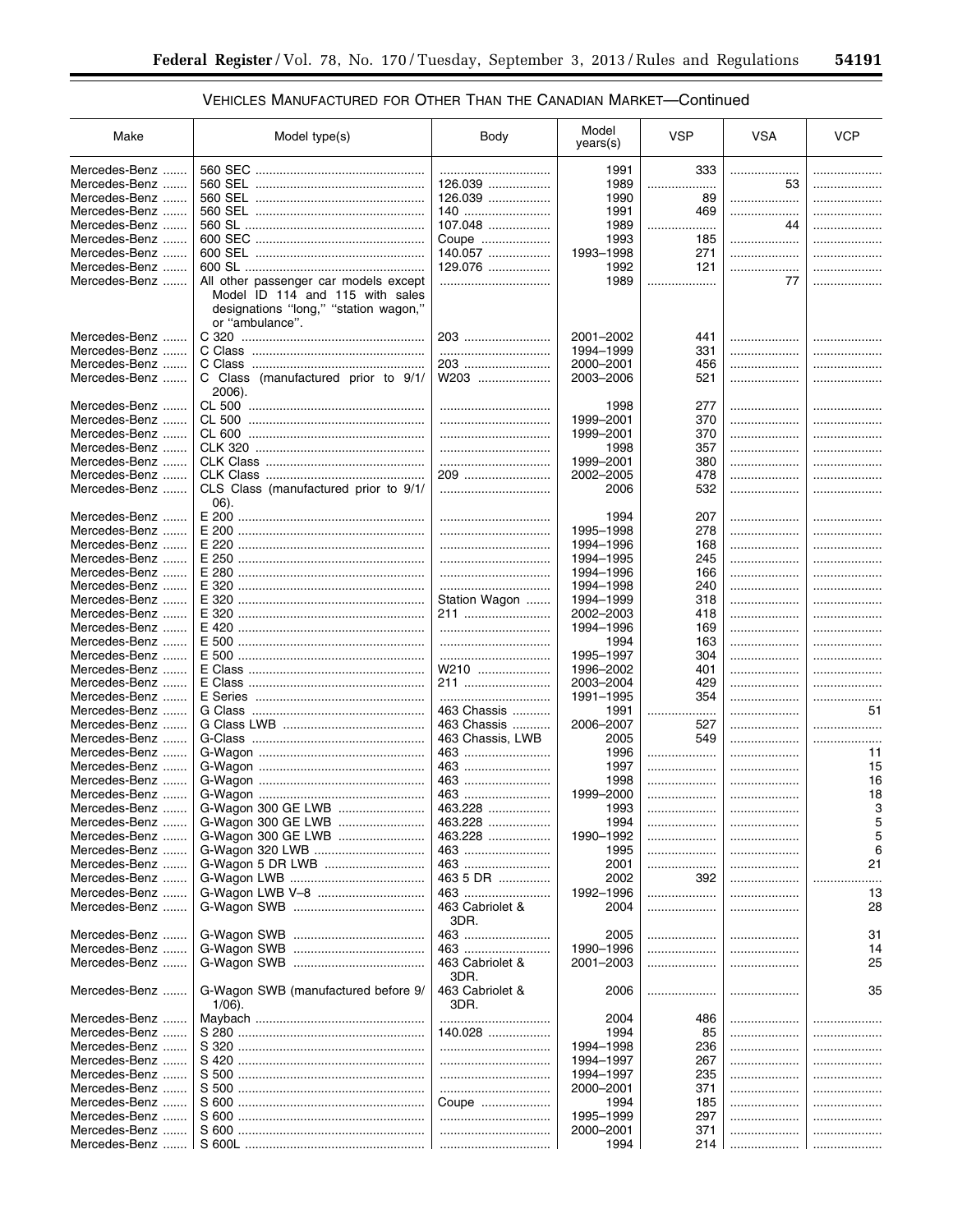-

# VEHICLES MANUFACTURED FOR OTHER THAN THE CANADIAN MARKET-Continued

۲

| Make                        | Model type(s)                           | Body        | Model<br>years(s) | <b>VSP</b> | <b>VSA</b> | <b>VCP</b> |
|-----------------------------|-----------------------------------------|-------------|-------------------|------------|------------|------------|
| Mercedes-Benz               |                                         |             | 1993              | 395        |            | .          |
| Mercedes-Benz               |                                         | 140         | 1991-1994         | 423        |            | .          |
| Mercedes-Benz               |                                         |             | 1995-1998         | 342        |            |            |
| Mercedes-Benz               |                                         |             | 1998-1999         | 325        |            |            |
|                             |                                         |             |                   |            |            | .          |
| Mercedes-Benz               |                                         | W220        | 1999-2002         | 387        | .          |            |
| Mercedes-Benz               |                                         | 220         | 2002-2004         | 442        | .          |            |
| Mercedes-Benz               | S Class (manufactured prior to 9/1/     |             | 2005-2006         | 525        | .          |            |
|                             | 2006).                                  |             |                   |            |            |            |
| Mercedes-Benz               |                                         |             | 1992-1994         | 343        | .          |            |
| Mercedes-Benz               |                                         | 140         | 1992-1994         | 343        | .          |            |
| Mercedes-Benz               |                                         |             | 1993-1996         | 329        | .          |            |
| Mercedes-Benz               |                                         | W129        | 1997-2000         | 386        | .          | .          |
| Mercedes-Benz               |                                         | R230        | 2001-2002         |            |            | 19         |
|                             |                                         |             |                   | .<br>.     |            |            |
| Mercedes-Benz               | SL Class (European market)              | 230         | 2003-2005         | 470        |            |            |
| Mercedes-Benz               |                                         |             | 1997-1998         | 257        | .          |            |
| Mercedes-Benz               |                                         |             | 2000-2001         | 381        |            | .          |
| Mercedes-Benz               | SLK Class (manufactured between 8/      | 171 Chassis | 2005-2006         | 511        | .          |            |
|                             | 31/04 and 8/31/06).                     |             |                   |            |            |            |
| Mercedes-Benz<br>.          | SLR (manufactured prior to 9/1/2006)    |             | 2005-2006         | 558        |            |            |
| Mercedes-Benz               |                                         |             | 2001-2005         | 468        |            | .          |
| (truck).                    |                                         |             |                   |            |            |            |
|                             |                                         |             |                   |            |            |            |
| Mini                        | Cooper (European market)                | Convertible | 2005              | 482        |            |            |
| Mitsubishi                  |                                         |             | 1989              | 13         | .          |            |
| Moto Guzzi (MC)<br>$\cdots$ |                                         |             | 2000-2001         | 495        | .          |            |
| Moto Guzzi (MC)             |                                         |             | 2002              | 403        | .          |            |
| Moto Guzzi (MC)             |                                         |             | 1993              | 118        | .          |            |
| Moto Guzzi (MC)             |                                         |             | 1996-1999         | 264        |            |            |
| MV Agusta (MC)              |                                         |             | 2000              | 420        |            |            |
|                             |                                         |             | 1996-1998         |            | .          |            |
| Nissan                      | GTS & GTR (RHD) a.k.a. "Skyline"        | R33         |                   | .          |            | 32         |
|                             | manufactured 1/96–6/98.                 |             |                   |            |            |            |
| Nissan                      |                                         |             | 1989              | 138        |            |            |
| Nissan                      |                                         |             | 2002              | 412        |            |            |
| Nissan                      |                                         |             | 1989-1995         | 316        |            |            |
| Peugeot                     |                                         |             | 1989              | 65         |            | .          |
| Plymouth                    |                                         |             | 1996              | 353        | .          | .          |
| Pontiac                     |                                         |             | 1995              | 481        |            |            |
|                             |                                         |             |                   |            |            | .          |
| Pontiac (MPV)               |                                         |             | 1993              | 189        |            | .          |
| Porsche                     |                                         | Coupe       | 1989              |            | 56         | .          |
| Porsche                     |                                         | Cabriolet   | 1989              |            | 56         | .          |
| Porsche                     |                                         |             | 1991              | 526        |            |            |
| Porsche                     |                                         | 997         | 2009              | 542        |            | .          |
| Porsche                     |                                         |             | 1997-2000         | 346        | .          |            |
| Porsche                     |                                         |             | 2002-2004         | 439        | .          | .          |
|                             |                                         |             |                   |            |            |            |
| Porsche                     |                                         |             | 2004              | 438        |            |            |
| Porsche                     |                                         |             | 1990              | 29         | .          | .          |
| Porsche                     |                                         |             | 1989              | .          | 56         | .          |
| Porsche                     | 911 Carrera                             |             | 1993              | 165        |            |            |
| Porsche                     |                                         |             | 1994              | 103        |            |            |
| Porsche                     |                                         |             | 1995-1996         | 165        |            | .          |
| Porsche                     | 911 Carrera (manufactured prior to 9/1/ | Cabriolet   | 2005-2006         | 513        |            | .          |
|                             | 06).                                    |             |                   |            |            |            |
|                             |                                         |             |                   |            |            |            |
| Porsche                     | 911 Carrera (manufactured prior to 9/1/ |             | 2005-2006         | 531        |            |            |
|                             | 06).                                    |             |                   |            |            |            |
| Porsche                     | 911 Carrera 2 & Carrera 4               |             | 1992              | 52         |            |            |
| Porsche                     |                                         |             | 1989              | .          | 56         | .          |
| Porsche                     |                                         |             | 1989              | .          | 56         | .          |
| Porsche                     |                                         |             | 1992              | 125        |            | .          |
| Porsche                     |                                         |             | 2001              | 347        |            | .          |
| Porsche                     |                                         |             |                   |            | 59         |            |
|                             |                                         | Coupe       | 1989              |            |            | .          |
| Porsche                     |                                         |             | 1989              |            | 59         | .          |
| Porsche                     |                                         | Coupe       | 1989              |            | 59         |            |
| Porsche                     |                                         | Coupe       | 1989              |            | 60         | .          |
| Porsche                     |                                         |             | 1991-1996         | 266        |            | .          |
| Porsche                     |                                         |             | 1993-1998         | 272        | .          | .          |
| Porsche                     |                                         |             | 1989              |            | 60         | .          |
| Porsche                     |                                         |             |                   |            | 60         |            |
|                             |                                         | Coupe       | 1989              |            |            | .          |
| Porsche                     |                                         |             | 1989              | .          | 60         | .          |
| Porsche                     |                                         |             | 1990              | 210        | .          | .          |
| Porsche                     |                                         | Coupe       | 1989              |            | 61         | .          |
| Porsche                     |                                         | Coupe       | 1989              | .          | 61         | .          |
| Porsche                     |                                         | Cabriolet   | 1990              | 97         |            |            |
|                             |                                         |             |                   |            |            |            |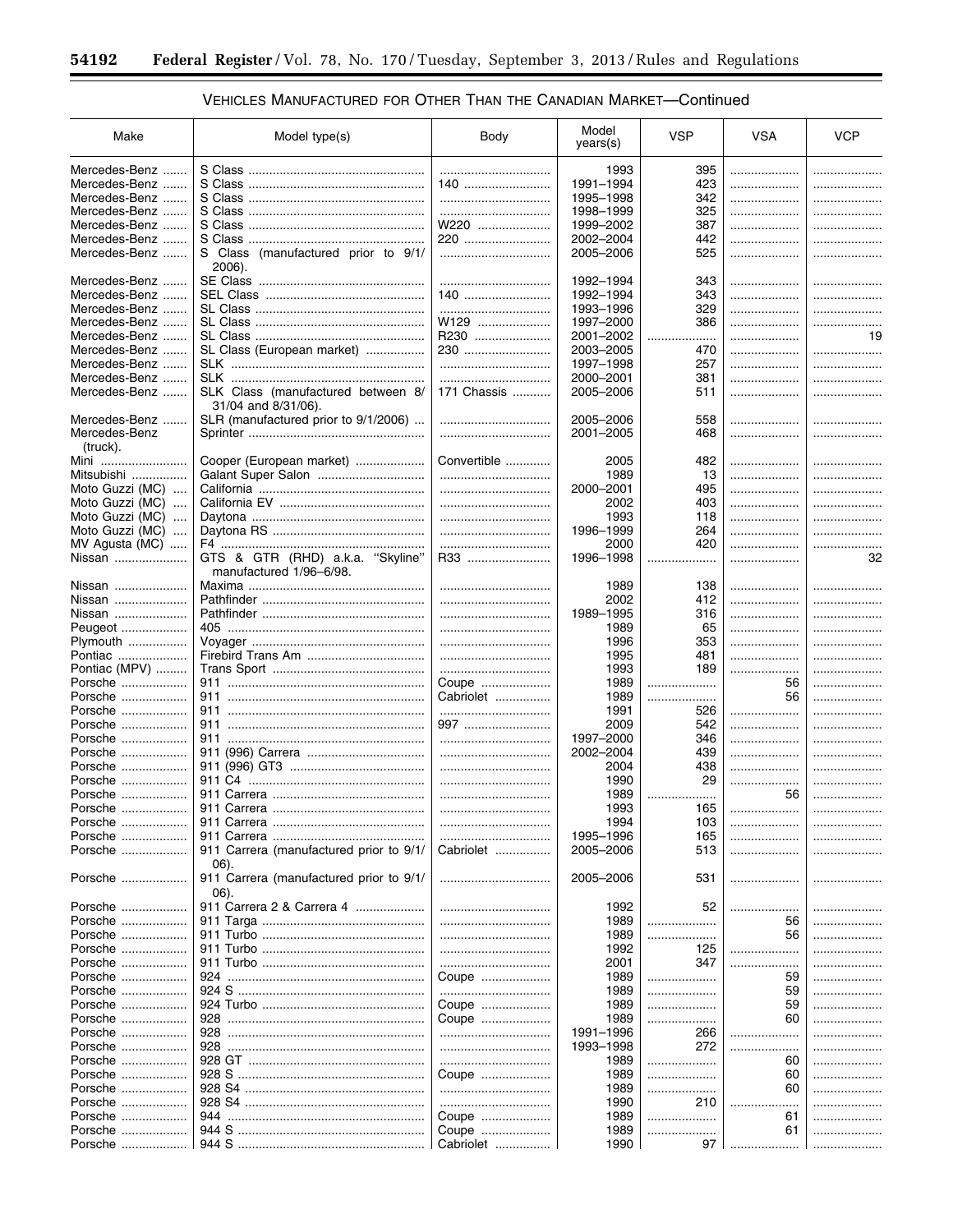| Make                | Model type(s)                                                                                                                     | Body               | Model<br>years(s) | <b>VSP</b> | <b>VSA</b> | <b>VCP</b> |
|---------------------|-----------------------------------------------------------------------------------------------------------------------------------|--------------------|-------------------|------------|------------|------------|
| Porsche             |                                                                                                                                   | Hatchback          | 1990              | 152        | .          |            |
| Porsche             |                                                                                                                                   | Coupe              | 1989              |            | 61         |            |
| Porsche             |                                                                                                                                   |                    | 1994              | 116        | .          |            |
| Porsche             | All other passenger car models except                                                                                             |                    | 1989              | .          | 79         | .          |
|                     | Model 959.                                                                                                                        |                    |                   |            |            |            |
| Porsche             |                                                                                                                                   |                    | 1997-2001         | 390        |            | .          |
| Porsche             | Boxster (manufactured before 9/1/02)                                                                                              |                    | 2002              | 390        | .          |            |
| Porsche             |                                                                                                                                   |                    | 2004-2005         | 463        | .          |            |
| Porsche             |                                                                                                                                   | 964                | 1992              | 546        | .          |            |
| Porsche             |                                                                                                                                   |                    | 2003-2004         | 464        | .          |            |
| Porsche             | Cayenne (manufactured prior to 9/1/06)                                                                                            |                    | 2006              | 519        | .          | .          |
| Porsche             |                                                                                                                                   |                    | 2009              | 543        | .          |            |
| Porsche             |                                                                                                                                   |                    | 2001              | .<br>      |            | 20         |
| Porsche             |                                                                                                                                   |                    | 2002              | 388        | .          |            |
| Porsche             |                                                                                                                                   |                    | 2012              | 552        | .          |            |
| Rice                |                                                                                                                                   |                    | 1991              | 529        | .          |            |
| Rolls Royce         |                                                                                                                                   |                    | 1989              | 340        | .          |            |
| <b>Rolls Royce </b> |                                                                                                                                   |                    | 1993              | 186        | .          |            |
| Rolls Royce         | Bentley Continental R                                                                                                             |                    | 1990-1993         | 258        |            |            |
| Rolls Royce         |                                                                                                                                   |                    | 1995              | 243        | .          |            |
| Rolls Royce         |                                                                                                                                   |                    | 1992-1993         | 291        | .          | .          |
| Rolls Royce         |                                                                                                                                   |                    | 2004              | 455        | .          |            |
| Saab                |                                                                                                                                   |                    | 2003              | 426        |            |            |
| Saab                |                                                                                                                                   |                    | 1989              | 270        |            |            |
| Saab                |                                                                                                                                   |                    | 1995              | 213        |            |            |
| Saab                |                                                                                                                                   |                    | 1990-1994         | 219        | .          |            |
| Saab                |                                                                                                                                   |                    | 1996-1997         | 219        | .          |            |
| Saab                |                                                                                                                                   |                    | 1994              | 334        | .          | .          |
| Smart Car           | Fortwo coupe & cabriolet (incl. trim lev-<br>els passion, pulse, & pure).                                                         |                    | 2005              |            |            | 30         |
| Smart Car           | Fortwo coupe & cabriolet (incl. trim lev-<br>els passion, pulse, & pure).                                                         |                    | 2002-2004         |            |            | 27         |
| Smart Car           | Fortwo coupe & cabriolet (incl. trim lev-<br>els passion, pulse, & pure) manufac-                                                 |                    | 2006              |            |            | 34         |
| Smart Car           | tured before 9/1/06.<br>Fortwo coupe & cabriolet (incl. trim lev-<br>els passion, pulse, & pure) manufac-<br>tured before 9/1/06. |                    | 2007              |            |            | 39         |
| Subaru              |                                                                                                                                   |                    | 2006-2007         | 510        |            |            |
| Suzuki (MC)         |                                                                                                                                   | <br>               | 1996-1998         | 287        |            |            |
| Suzuki (MC)         | GSX1300R a.k.a. "Hayabusa"                                                                                                        |                    | 1999-2006         | 484        | .          |            |
| Suzuki (MC)         | GSX1300R a.k.a. "Hayabusa"                                                                                                        | <br>               | 2007-2011         | 533        | .          | <br>.      |
| Suzuki (MC)         |                                                                                                                                   |                    | 1989-1997         | 227        | .          |            |
| Suzuki (MC)         |                                                                                                                                   |                    | 1989-1998         | 275        |            | <br>.      |
| Suzuki (MC)         |                                                                                                                                   |                    | 1999-2003         | 417        | .          |            |
|                     |                                                                                                                                   |                    | 2011              |            |            | <br>52     |
| Thule<br>Toyota     |                                                                                                                                   |                    | 1998              | .<br>449   | .          |            |
|                     |                                                                                                                                   |                    | 1995-1998         |            |            |            |
| Toyota              |                                                                                                                                   |                    |                   | 308        |            |            |
| Toyota<br>Toyota    |                                                                                                                                   |                    | 1989<br>1989      | 39<br>101  | <br>.      |            |
| Toyota              |                                                                                                                                   |                    | 1990-1996         | 218        |            |            |
| Toyota              | Land Cruiser<br>.<br>Land Cruiser (manufactured prior to 9/1/                                                                     | <br>IFS 100 series | 1999-2006         | 539        | <br>.      |            |
|                     | 2006).                                                                                                                            |                    | 1990-1991         | 324        |            |            |
| Toyota              |                                                                                                                                   |                    |                   |            | .          |            |
| Toyota              |                                                                                                                                   |                    | 1991-1992         | 326        | .          |            |
| Toyota              |                                                                                                                                   |                    | 1993-1997         | 302        | .          |            |
| Toyota              |                                                                                                                                   |                    | 1996              | 328        |            |            |
| Toyota              |                                                                                                                                   |                    | 2005              | 480        |            |            |
| Triumph (MC)        |                                                                                                                                   |                    | 1995-1999         | 311        |            |            |
| Vespa (MC)          |                                                                                                                                   |                    | 2001-2002         | 378        |            |            |
| Vespa (MC)          |                                                                                                                                   |                    | 2004-2005         | 496        |            |            |
| Volkswagen          |                                                                                                                                   |                    | 1999              | 540        |            |            |
| Volkswagen          |                                                                                                                                   |                    | 1993-1994         | 306        |            |            |
| Volkswagen          |                                                                                                                                   |                    | 2005              | 502        | .          |            |
| Volkswagen          |                                                                                                                                   |                    | 1993              | 92         |            |            |
| Volkswagen          |                                                                                                                                   |                    | 1989              | 467        | .          | .          |
| Volkswagen          | GTI (Canadian market)                                                                                                             |                    | 1991              | 149        |            |            |
| Volkswagen          |                                                                                                                                   |                    | 1994-1996         | 274        | .          |            |
| Volkswagen          |                                                                                                                                   | 4-door Sedan       | 1992              | 148        |            | .          |
| Volkswagen          |                                                                                                                                   | Wagon & Sedan      | 2004              | 488        |            | .          |
| Volkswagen          |                                                                                                                                   |                    | 1989              | 284        |            |            |